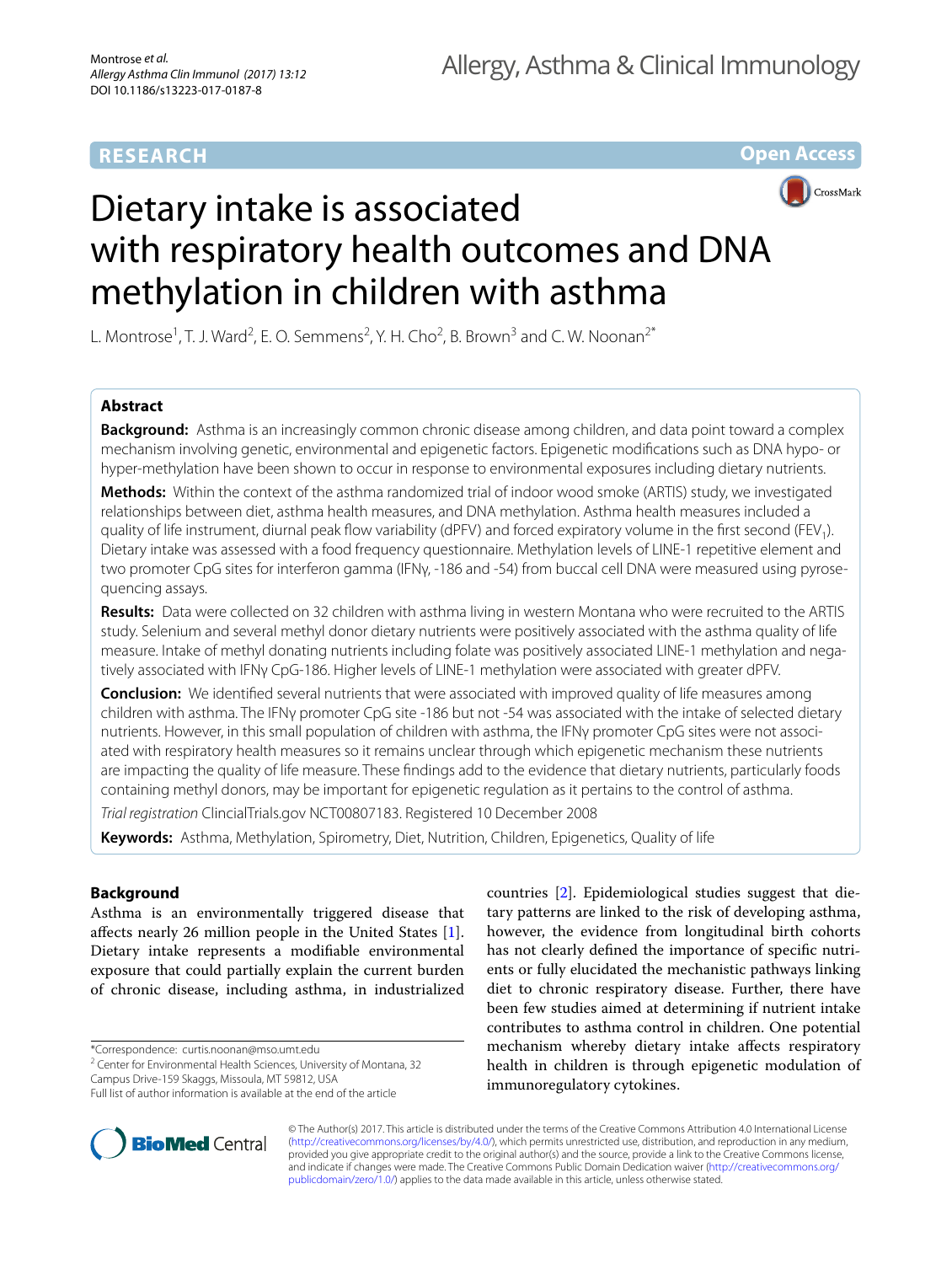Significant observational data suggests that dietary status and intake of particular nutrients can affect respiratory health outcomes. Several recent studies have suggested that some dietary nutrients may be protective for respiratory health [[3–](#page-9-2)[12](#page-10-0)]. A recent review concluded that dietary intake in utero and throughout the lifecourse can influence respiratory health status, however definitively assessing causal relationships in human studies is a major challenge [[13\]](#page-10-1). A cross-sectional study by Berthon et al. showed that among asthmatics, a high fat diet was associated with increased airway eosinophilic inflammation, and low fiber intake was associated with poor lung function [\[14](#page-10-2)]. Supplementation of dietary folic acid has been successful in the prevention of neural tube defects in the United States. However, longitudinal cohort studies have produced mixed results regarding maternal folic acid supplementation and asthma development [\[15](#page-10-3), [16\]](#page-10-4). Antioxidants like selenium may play a role in respiratory health through systemic reduction of oxidative stress [\[17](#page-10-5)]. In a mouse model of allergic airway disease, a combinatory therapeutic that included selenium attenuated the physiologic airway damage that is typical of this model [[18\]](#page-10-6).

The rapidly evolving field of epigenetics has emerged as an appealing potential mechanistic bridge that could link environmental exposures to the development of asthma or the exacerbation of asthma-related symptoms [[19\]](#page-10-7). The exact toxicoepigenetic mechanisms are far from elucidated, but landmark studies using the agouti mouse model have provided solid evidence that environmental exposures can affect phenotype through alterations in DNA methylation patterns [[20\]](#page-10-8). Understanding how and when these mechanisms can impact asthma pathogenesis is paramount. In a mouse model of allergic airway disease, in utero dietary intake of methyl donating nutrients was associated with an enhanced disease phenotype as well as aberrant hypermethylation of runt-related transcription factor 3 (Runx3), a gene known to suppress allergic airway disease [\[21](#page-10-9)]. Although the perinatal exposure window may be especially important, data also suggest that environmental exposures could impact health via epigenetic mechanisms throughout the lifecourse. In humans, the production of regulatory T cells (Tregs), which are known to suppress immune responses, is controlled by transcription factor forkhead box p3 (FOXP3) [[22\]](#page-10-10). Nadeau et al. demonstrated that patients with asthma in a polluted environment had a hypermethylated FOXP3 locus profile which was associated with impaired Treg function relative to patients with asthma in a less polluted area [[23\]](#page-10-11).

The relationship between dietary intake and epigenetic modifications is complex and compounded by sensitivity to timing of exposure (e.g. prenatal, postnatal, adolescent, or adult). Nevertheless, human and mouse data indicate several dietary nutrients play a role in epigenetic mechanisms  $[24]$  $[24]$ , thus it is possible that nutrient intake is related to asthma pathogenesis through the epigenetic regulation of key genes. Asthma is phenotypically characterized by a shift toward type 2 T helper (Th2) polarization and consequently type 1 T helper (Th1) cell cytokines such as interferon gamma (IFNγ) play a critical role as counter regulators in the allergic asthma pathway [[25,](#page-10-13) [26\]](#page-10-14). For example, in a follow-up study of adults recruited as children with a history of wheeze, those with persistent asthma were compared to those with resolved asthma to characterize the Th1/Th2 response following exposure to house dust mite allergen [[27\]](#page-10-15). Smart et al. found that those with persistent asthma had much weaker Th1 responses and concluded that a measured decrease in IFNγ production in this group could be a major factor underpinning the presence of severe and chronic asthma symptoms. Meng et al. investigated the effect of diet on IFNγ production in humans and showed that cells extracted and purified from nonasthmatic adults produced differential amounts of IFNγ [[28\]](#page-10-16). Interestingly, Meng found that the amounts of IFNγ were associated with intake of specific dietary variables and predicted upper respiratory tract infection incidence. Finally, a series of studies using either a ragweed or dust mite-sensitized mouse model of asthma showed that pretreatment with a DNA adjuvant known to result in Th1 biased immune status with marked overproduction of IFNγ resulted in an ameliorated lung inflammatory phenotype [[29,](#page-10-17) [30](#page-10-18)]. Thus IFNγ is a relevant candidate gene that plausibly exists in the mechanistic pathway linking dietary intake to respiratory health via epigenetic regulation of the Th1/Th2 cytokine balance.

Poor asthma control is associated with school absences, higher health care costs and worse long-term health outcomes. An understanding of the association between a child's recent dietary history and respiratory health measures could lead to important intervention strategies to improve outcomes among children with asthma. In this study we aimed to evaluate the relationship between a priori selected nutrients and asthma health. Although the link between current dietary status and asthma health is not clear, evidence suggests a potential role for an epigenetic mechanism. In addition to a measure of global gene methylation, IFNγ was chosen as a candidate gene because of its well-established role in the Th1/Th2 balance.

## **Methods**

#### **Study overview**

Participants were recruited from the asthma randomized trial of indoor wood smoke (ARTIS) study. The rationale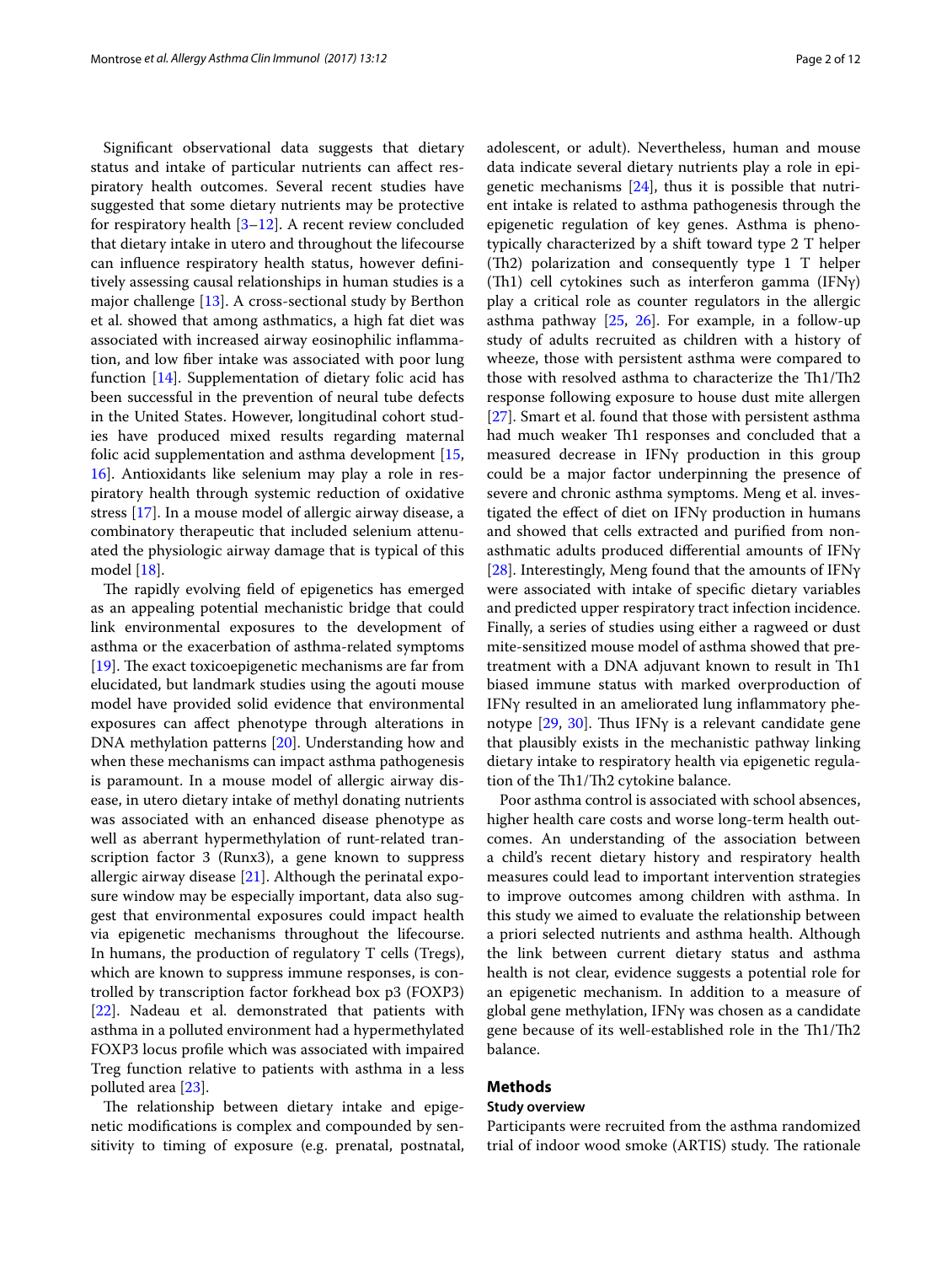and methods for the ARTIS study have been described previously [\[31](#page-10-19)[–33](#page-10-20)]. The ARTIS study included 114 children with asthma (ages 6–17) from 97 homes in Montana, Idaho, and Alaska. This parent study was designed to test an indoor air quality intervention, and homes were assigned to either a placebo arm or an air filter intervention. Two in-home data collection visits occurred in each of two consecutive winter periods with the intervention occurring between these winter periods. The subcohort recruited to participate in this diet and epigenetics study included 32 participants living in western Montana who had been recruited in the final 2 years of the 5-year ARTIS study. Additional file [1](#page-9-3): Figure S1 indicates when spirometry measurements, buccal cells, and food frequency questionnaires (FFQ) were administered. For the purpose of the currently described study, only data that was collected in conjunction with a FFQ was considered. In Additional file [1](#page-9-3): Figure S1, this would be visits B and D. Health outcomes measures included a quality of life instrument and self-monitoring of spirometry measures using a peak flow meter. Buccal cell samples were collected for evaluating epigenetic markers. Anthropometric measures determined by trained staff using a digital scale and stadiometer along with the participant's gender and date of birth were used to calculate body mass index (BMI) percentile using the U.S. Centers for Disease Control and Prevention (CDC) calculator [[34\]](#page-10-21). The study was approved by the University of Montana Institutional Review Board. In addition to the informed consent procedures for the parent study, children were separately assented to participate in this diet and epigenetics study and parents signed a parental permission and informed consent form.

## **Dietary nutrient collection**

Dietary data was collected using the 2004 Block Kids FFQ (NutritionQuest, Berkeley, CA, USA) to characterize dietary intake among participants. This instrument has been validated in children, ages 6–17 years old [[35–](#page-10-22)[38](#page-10-23)]. The questionnaire includes 77 food items. In addition to intake of standard nutrients, this instrument was used to estimate intake of micronutrients that participate in the one-carbon metabolism pathway (i.e. betaine, choline, folate, etc.). These nutrients are important for the generation of methyl groups and are therefore potentially relevant to DNA methylation markers. The questionnaire was administered to each participant by trained staff using serving size visual aides, and parents were asked to assist their child with portion size recognition and remembering foods they ate during the last week. Questionnaires were processed by NutritionQuest, and the resulting data were analyzed at the University of Montana.

## **Health outcome measures collected in parent study**

The pediatric asthma quality of life questionnaire (PAQLQ) is a 23-item asthma-specific battery which provides domain scores for symptoms (10 items), activity limitation (5 items), and emotional function (8 items) [[39\]](#page-10-24). The total PAQLQ score and each domain score are calculated as mean scores ranging from one to seven with seven as the optimal score. The PAQLQ has been validated as an evaluative tool to measure within participant changes over time due to treatment, and changes in this scale of 0.5 or more points are clinically significant [[39\]](#page-10-24).

Using the PiKo-1 m (Ferraris Respiratory, Ayer, MA, USA) participants performed a test twice daily, in the morning and in the evening, for a period of 2 weeks. These 2-week periods were initiated at the beginning of each air sampling event. For each test, the child's parent records the observation as it appears on the meter and these observations are later checked for accuracy against the digital log of the instrument. The instrument records the best result for both peak expiratory flow (PEF) and forced expiratory volume in one second  $(FEV_1)$ . Outcomes from these measures include average morning PEF and  $FEV_1$ , average evening PEF and  $FEV_1$ , and diurnal PEF variability (dPFV).

## **Cell collection, DNA extraction, and pyrosequencing**

Buccal cells were collected from the participant's cheek by trained staff using a cytology brush and stored in Cell Lysis Solution (Qiagen, Valencia, CA, USA) at room temperature until all samples were collected. In compliance with this protocol, all samples were processed within 24 months from the day of collection. DNA from the buccal cells was extracted using Gentra Puregene Buccal Cell DNA Kit (Qiagen, Valencia, CA, USA) according to the manufacturer's instructions. The quantity of the purified DNA was measured using a Nanodrop spectrophotometer (Thermo Scientific, Wilmington, DE) and then stored at −20 °C. DNA bisulfite treatment was carried out using the EZ DNA Methylation-Direct Kit (Zymo Research, Irvine, CA) according to the manufacturer's instruction, and stored at −20 °C. Pyrosequencing assay was used to measure methylation levels of LINE-1 repetitive element and the promoter region of INFγ. Briefly, 50 µg of bisulfite-modified DNA was PCR amplified by polymerase chain reaction (PCR) using specific primers (Additional file [1](#page-9-3): Table S1) and the PyroMark PCR kit (Qiagen, Valencia, CA, USA). After annealing, pyrosequencing was conducted using a Pyromark Q96 MD (Qiagen, Valencia, CA, USA). Samples were run in duplicate and only samples with a coefficient of variation less than 5% were used in the final analysis. Epitect (Qiagen, Valencia, CA, USA) bisulfite treated controls, which include a methylated and unmethylated human genome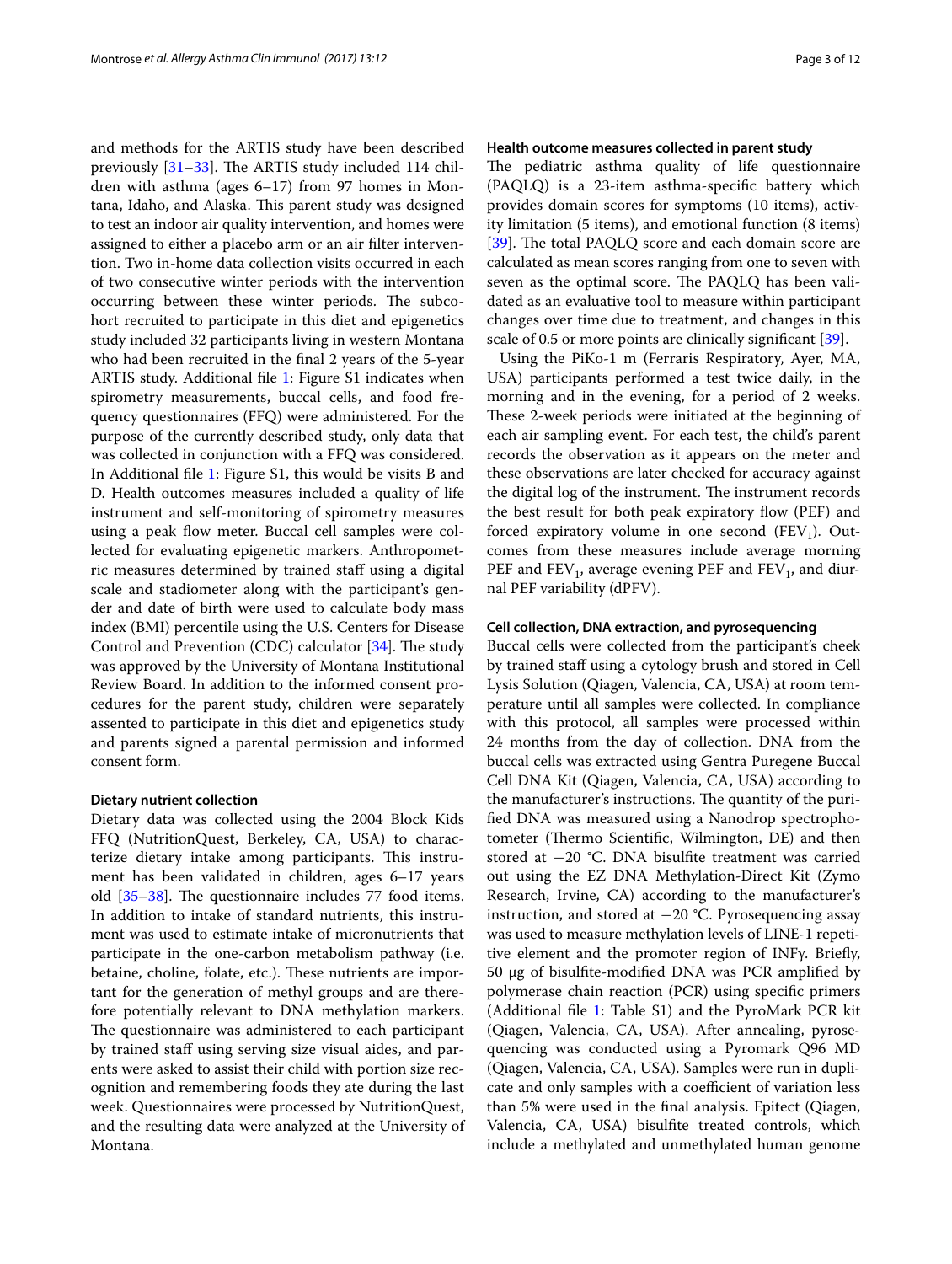sample, along with a no template control were used on each plate.

#### **Statistical analysis**

All analyses were conducted using SAS v9.4 (Cary, NC, USA). To evaluate if cross sectional measurements of IFN CpG sites are correlated with each other and/or correlated with LINE1 global methylation we estimated Pearson correlation coefficients using the first available observation for each participant ( $n = 32$ ). A subset of 17 macro- and micronutrients from the total 73 nutrient variables generated by the FFQ were chosen after a literature review of diet as it relates to asthma. Relationships between a priori selected dietary nutrients and both epigenetic markers and asthma outcomes were considered in separate models using all available and complete data, which included multiple visits for some participants. Their associations with continuous epigenetic markers (i.e. global and gene-specific methylation) and asthma measures were evaluated using generalized estimating equations (GEE), which account for correlations between repeated measures on the same participant. Tertiles of dietary nutrients were included in analyses as three-level indicator variables to investigate potentially non-linear relationships with epigenetic and asthma outcomes. Analyses were adjusted for age (continuous) and gender. Although this diet and epigenetics repeated measures study was not directly related to the indoor air quality intervention study, we included in our models indicators for pre- versus post-intervention winter and home intervention assignment (i.e., placebo versus air filter). Inclusion of the following potential confounders: presence of cat or dog in home (yes or no), family income (above or below \$50,000) and parent education (college degree or no college degree) appreciably impacted parameter estimates. Therefore, the final model included age, gender, winter and intervention group assignment, presence of cat or dog, income and education. We investigated relationships between epigenetic markers and asthma measures in a similar manner. Due to the number of comparisons ( $n = 264$ ), a false discovery rate correction [[40\]](#page-10-25) was applied and adjusted p-values (q-values) were calculated for each relationship where the GEE model was used. A threshold for significance was set at q < 0.20 which means we accept that 20% of the observed significant relationships (i.e. 3.4 out of 17) could be false positives.

#### **Results**

A subset of 32 children from the ARTIS cohort participated in this study of diet, asthma health and epigenetics and was included in the analyses described here. Diet data was collected once per winter in conjunction with buccal cells, PAQLQ and spirometry and therefore, only these 'complete' visits were considered in the analysis. Approximately 63% of subcohort, or 20 participants, had both a year one and year two 'complete' visit, while 12 participants only had one 'complete' visit, which occurred in either year one or year two, for a total of 52 observations. Reasons for these 12 participants having one rather than 2 years of data included missing data, participant not available during scheduled visit, or the participant chose to only participate in one year of the study. Moreover, in the final GEE models, which were adjusted for several covariates, one participant (two observations) was excluded because income and education data was missing, therefore the results from these models include 50 observations from 31 participants. Ages ranged from 8 to 17 years and 47% were male (Table [1\)](#page-3-0). The study population was 94% non-Hispanic white. The mean (sd) BMI percentile was 70.6 (20.1) and 34% ( $n = 11$ ) were above the 85th percentile, which is considered overweight according to the CDC [[34\]](#page-10-21). Baseline asthma-related res-piratory health values can be found in Table [1](#page-3-0). Mean values for both dPFV and  $FEV<sub>1</sub>$  were at the approximate threshold used to designate poor asthma control [\[41](#page-10-26)]. Mean (sd) LINE-1 methylation was 65.3% (3.4) with a range of 56.1–73.2%. Mean (sd) IFNγ CpG-54 was 79.6% (4.5) with a range of 68.6–92.4%. Mean (sd) IFNγ CpG-186 was 70.1% (6.6) with a range of 49.1–81.6%. IFNγ CpG-54 and IFNγ CpG-186 observations were moderately correlated with each other ( $r = 0.42$ ;  $p = 0.02$ ) as were IFN $\gamma$  CpG-54 and LINE-1 methylation ( $r = 0.44$ ;  $p = 0.01$ ). IFN $\gamma$  CpG-186 and LINE-1 methylation were not significantly correlated ( $r = 0.26$ ;  $p = 0.15$ ).

<span id="page-3-0"></span>**Table 1 Selected characteristics of subset of ARTIS participants included in epigenetic study**

|                                      | N        | Mean | SD   | Range          |
|--------------------------------------|----------|------|------|----------------|
| Age                                  | 32       | 12.8 | 2.5  | $8.0 - 17.0$   |
| Gender                               |          |      |      |                |
| Male                                 | 15 (46%) |      |      |                |
| Female                               | 17 (53%) |      |      |                |
| Ethnicity                            |          |      |      |                |
| Non-Hispanic                         | 30 (94%) |      |      |                |
| <b>BMI</b> percentile                | 32       | 70.6 | 24.1 | $5.8 - 99.0$   |
| dPFV                                 | 32       | 20.0 | 14.0 | $2.0 - 66.0$   |
| % Predicted morning FEV <sub>1</sub> | 32       | 81.7 | 19.7 | 26.9-112.9     |
| % Predicted evening FEV <sub>1</sub> | 32       | 82.3 | 19.3 | $19.3 - 110.1$ |
| PAQLQ                                | 32       | 5.6  | 1.1  | $3.1 - 7.0$    |
| LINE-1 (%)                           | 32       | 65.3 | 3.4  | $56.1 - 73.2$  |
| IFNy-54 (%)                          | 32       | 79.6 | 4.5  | 68.6-92.4      |
| IFNy-186 (%)                         | 32       | 70.1 | 6.6  | $49.1 - 81.6$  |

*SD* standard deviation, *BMI* body mass index, *dPFV* evening to morning peak flow variability, *FEV*, forced expiratory volume in 1 s, *PAQLQ* pediatric asthma quality of life questionnaire, *IFNγ* interferon gamma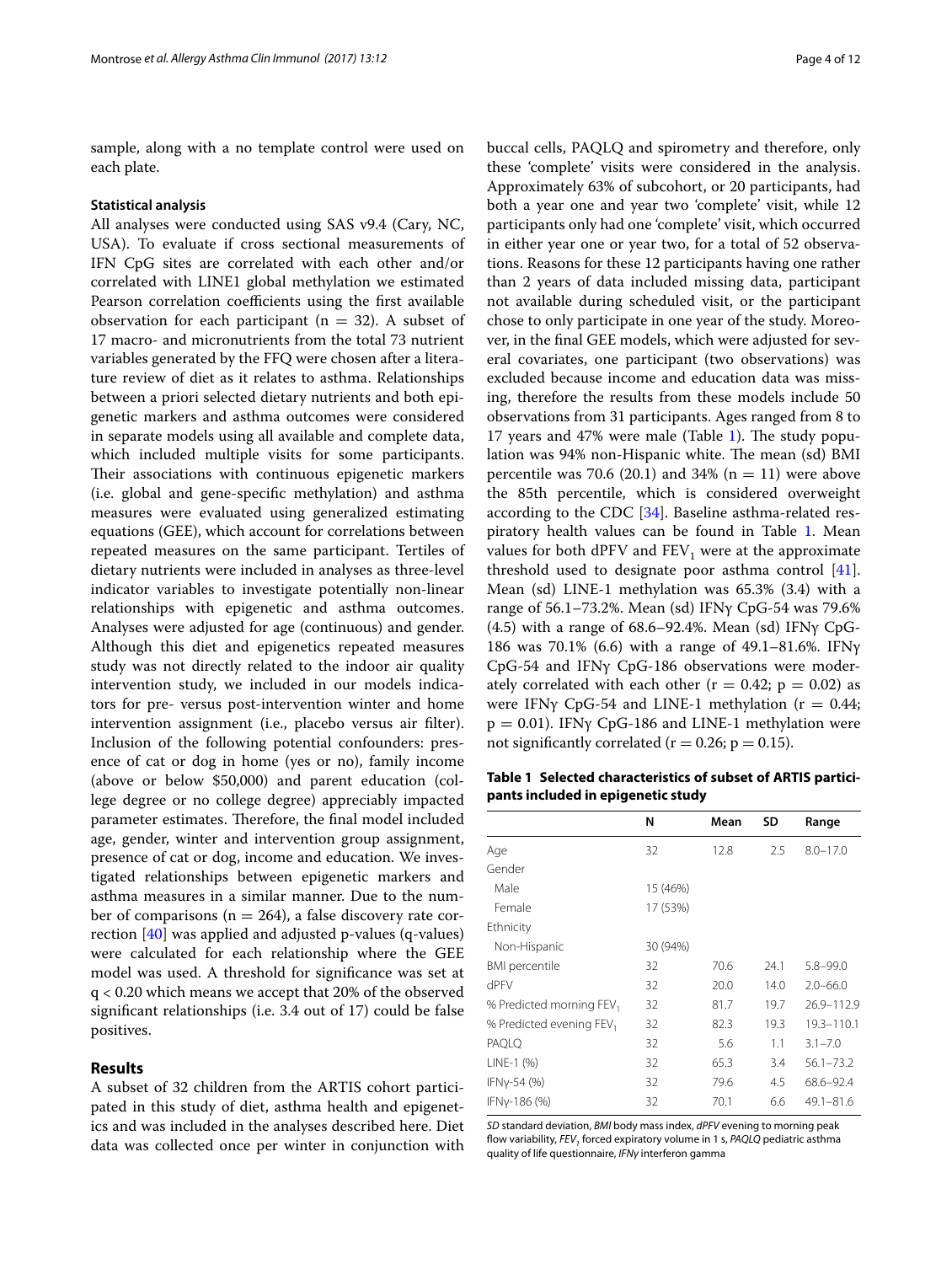## **Evaluating dietary nutrients with respect to respiratory health**

When considered across categories of calculated intake, most dietary nutrients failed to show a consistent association with respiratory health measures, but several differences in PAQLQ scores were observed between participants in the highest third versus the lowest third of intake for some nutrients (Table [2\)](#page-5-0). Phosphatidylcholine was the only selected nutrient that was associated with any of the three pulmonary function measure assessed. Children in the middle tertile relative to the lowest had 16.04% point (95% CI 3.31, 28.78; q = 0.16) higher % predicted evening  $FEV<sub>1</sub>$ . Intake of selenium and folate was associated with better PAQLQ scores. Specifically, participants with the highest tertile of selenium and folate intake had 1.4 unit (95% CI 0.90, 1.91;  $q = 0.01$ ) and 0.92 unit (95% CI 0.31, 1.53;  $q = 0.11$ ) higher PAQLQ scores, respectively. Additionally, nutrients in the one-carbon metabolism cycle, phosphocholine (1.11 unit higher PAQLQ score; 95% CI 0.23, 1.98;  $q = 0.16$ ) and betaine (0.98 unit higher PAQLQ score; 95% CI 0.30, 1.66;  $q = 0$ . 13) were positively associated with PAQLQ.

## **Evaluating dietary nutrients with respect to methylation outcomes**

Intake of several nutrients was associated with LINE-1 methylation and methylation at CpG promoter site IFNγ-186, but not for IFNγ-54 (Table [3](#page-7-0)). Children in the highest tertile of kilocalories (3.2% points higher methylation; 95% CI 0.82, 5.58;  $q = 0.16$ ) or the middle tertile of protein (2.67% points higher methylation; 95% CI 0.62, 4.71;  $q = 0.16$ ) had higher LINE-1 methylation. Similarly, those in the highest tertile of methyl donating nutrients free choline (2.18% points higher methylation; 95% CI 0.54, 3.82;  $q = 0.16$ ), total choline (2.60% points higher methylation; 95% CI 0.60, 4.60;  $q = 0.16$ ) and folate (4.29% points higher methylation; 95% CI 2.25, 6.34;  $q = 0.01$ ) also had higher LINE-1 methylation. Intake within the middle tertile of kilocalories (4.56% points lower methylation; 95% CI −7.44, −1.69; q = 0.09) and folate (4.05% points lower methylation; 95% CI  $-6.18$ ,  $-1.19$ ; q = 0.02) compared to the lowest was associated with less IFNγ-186 methylation. However, intake within middle tertile of monosaturated fat intake (6.88% points higher methylation; 95% CI 3.11, 10.62;  $q = 0.02$ ) was associated with more IFNγ-186 methylation. Children in the highest tertile of betaine intake (4.34% points lower methylation; 95% CI −7.25, −1.42; q = 0.12) and both the middle and highest tertile of vitamin B6 intake (6.57% points lower methylation; 95% CI −10.65, −2.48;  $q = 0.09$  and 6.63% points lower methylation; 95% CI  $-11.13$ ,  $-2.14$ ; q = 0.12, respectively) had less IFNy CpG-186 methylation.

## **Evaluating DNA methylation with respect to respiratory health**

We investigated the relationships between methylation markers and asthma-related respiratory health measurements (Table [4](#page-8-0)). A one-percentage point increase of LINE-1 methylation was associated with a 1.24 percentage point (95% CI 0.31, 2.16;  $q = 0.16$ ) increase in dPFV. Neither IFNγ CpG-54 nor-186 methylation was associated with the respiratory health measures evaluated in this study.

## **Discussion**

In this study of dietary nutrients, DNA methylation and asthma-related respiratory health outcomes, we observed positive associations between several nutrients related to one-carbon metabolism (e.g. folate, phosphocholine and betaine) and the PAQLQ score. These nutrients were not similarly associated with better self-monitored spirometry outcomes, suggesting that the nutrients may positively influence asthma quality of life through another mechanism. The composite PAQLQ score is comprised of symptom, activity and emotion domains; however, a post hoc analysis, which substituted individual domains for the composite PAQLQ in a model with dietary nutrients (i.e. those nutrients that had significant relationships with composite PAQLQ), revealed no difference for the impact of dietary intake on individual domains. Furthermore, the individual domains were highly correlated with one another (data not shown) and therefore it is unclear which of these domains may be more affected by diet.

Folate (or folic acid) is one of the most prominently studied methyl donors and is known to play a role in allergic asthma [[42\]](#page-10-27). Many studies have investigated the efficacy of methyl donating nutrient supplementation to reduce the risk of asthma development. To date the results have been inconclusive (see reviews [\[2,](#page-9-1) [43](#page-10-28)]). Many of these supplementation studies have been either limited by ethical concerns or underpowered. We observed that folate intake was associated with a higher PAQLQ score in children with asthma. Based on the most recent reviews, the evidence suggests that early life exposure to folate has no major effects on asthma outcomes later in life [\[44](#page-10-29)]. However, relevant to our findings, few studies have investigated the relationship between folate intake and asthma measures in adolescent children with established asthma [[45](#page-10-30)]. Folate deficiency has been associated with asthma-related symptoms and exacerbations [[46–](#page-10-31) [48\]](#page-10-32). Folate and betaine are involved in DNA methylation through the formation of S-adenosylmethionine and homocysteine metabolism and therefore have the potential to affect gene expression, thereby influencing asthma pathogenesis [[43\]](#page-10-28). In addition to methyl donors, selenium was also positively associated with PAQLQ score. Fabian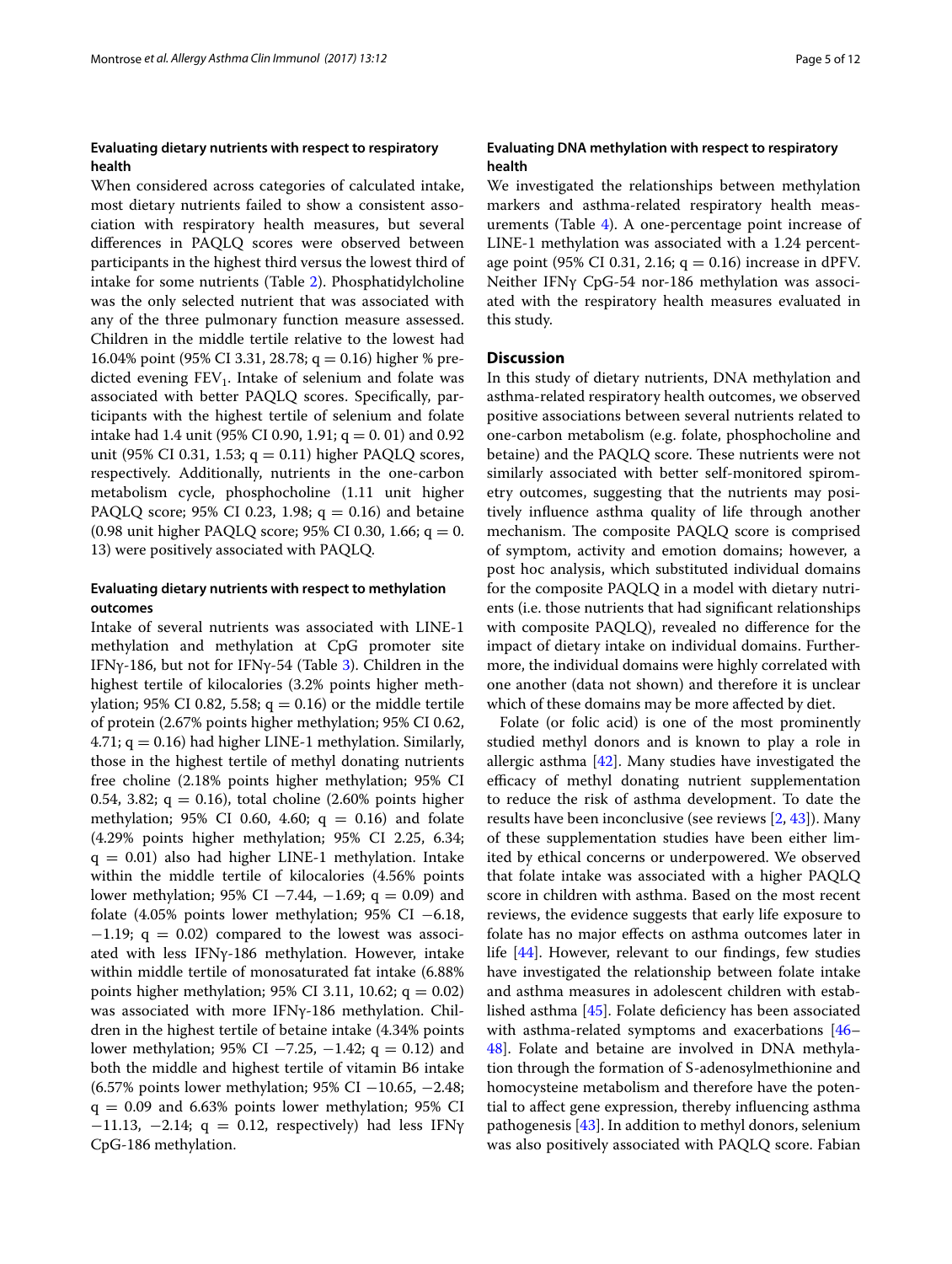| Asthma health<br>dPFV<br>measure |                             |         | % Predicted morning FEV <sub>1</sub> |         | % Predicted evening FEV <sub>1</sub> |         | PAQLQ                     |         |  |
|----------------------------------|-----------------------------|---------|--------------------------------------|---------|--------------------------------------|---------|---------------------------|---------|--|
| <b>Dietary factor</b>            | Estimate (95% CI)           | q-value | Estimate (95% CI)                    | q-value | Estimate (95% CI)                    | q-value | Estimate (95% CI)         | q-value |  |
| Kilocalories                     |                             |         |                                      |         |                                      |         |                           |         |  |
| T3:TT1                           | $-3.18(-11.41, 5.06)$       | 0.80    | 13.09 (-4.04, 30.22)                 | 0.61    | $4.18 (-14.08, 22.44)$               | 0.87    | $0.62 (-0.25, 1.48)$      | 0.68    |  |
| T2: T1                           | $-0.50$ ( $-8.78$ , 7.78)   | 0.98    | $0.83 (-13.94, 15.60)$               | 0.98    | $7.04 (-8.31, 22.40)$                | 0.76    | $-0.34(-1.20, 0.51)$      | 0.79    |  |
| Protein                          |                             |         |                                      |         |                                      |         |                           |         |  |
| T3: T1                           | $-6.96 (-20.40, 6.48)$      | 0.72    | 19.26 (0.48, 38.05)                  | 0.33    | $10.96 (-2.58, 24.51)$               | 0.55    | $0.70 (-0.16, 1.56)$      | 0.55    |  |
| T2: T1                           | $-3.42$ ( $-14.56$ , 7.73)  | 0.83    | $6.31 (-8.30, 20.92)$                | 0.77    | $1.14 (-12.42, 14.70)$               | 0.97    | $0.59(-0.09, 1.27)$       | 0.51    |  |
| M-fats                           |                             |         |                                      |         |                                      |         |                           |         |  |
| T3:TT1                           | $-2.87$ ( $-10.62$ , 4.87)  | 0.81    | $11.64 (-6.82, 30.11)$               | 0.71    | $8.55 (-10.72, 27.81)$               | 0.77    | $0.39(-0.31, 1.09)$       | 0.71    |  |
| T2: T1                           | $-0.57$ ( $-8.81$ , 7.67)   | 0.98    | $3.89 (-9.58, 17.36)$                | 0.83    | $3.26 (-9.25, 15.77)$                | 0.85    | $0.52 (-0.03, 1.07)$      | 0.41    |  |
| S-fats                           |                             |         |                                      |         |                                      |         |                           |         |  |
| T3: T1                           | $-3.99(-15.87, 7.89)$       | 0.83    | 16.85 (1.36, 32.35)                  | 0.29    | 11.73 (0.65, 22.82)                  | 0.33    | $-0.16 (-0.82, 0.50)$     | 0.87    |  |
| T2: T1                           | $-6.56$ ( $-16.72$ , 3.59)  | 0.70    | 16.67 (2.96, 30.37)                  | 0.28    | $10.19 (-0.41, 20.80)$               | 0.41    | $-0.05$ ( $-0.77$ , 0.67) | 0.98    |  |
| Omega 3:6 ratio                  |                             |         |                                      |         |                                      |         |                           |         |  |
| T3: T1                           | $-1.25$ ( $-10.54$ , 8.03)  | 0.92    | $2.42 (-11.59, 16.44)$               | 0.90    | $-0.39(-13.84, 13.07)$               | 1.00    | $-0.13(-1.18, 0.93)$      | 0.92    |  |
| T2: T1                           | $-1.29(-12.09, 9.51)$       | 0.92    | $5.40 (-4.00, 14.80)$                | 0.71    | $1.46 (-6.18, 9.10)$                 | 0.90    | $0.11 (-0.54, 0.75)$      | 0.90    |  |
| Selenium                         |                             |         |                                      |         |                                      |         |                           |         |  |
| T3:T1                            | $5.44 (-2.98, 13.86)$       | 0.70    | $6.63 (-6.31, 19.56)$                | 0.73    | $6.37 (-6.57, 19.30)$                | 0.74    | 1.40 (0.90, 1.91)         | $0.01*$ |  |
| T2: T1                           | $2.52$ ( $-4.56$ , $9.59$ ) | 0.82    | $0.20 (-14.11, 14.51)$               | 1.00    | $2.91 (-12.96, 18.77)$               | 0.90    | $-0.56$ ( $-1.59$ , 0.47) | 0.71    |  |
| Fiber                            |                             |         |                                      |         |                                      |         |                           |         |  |
| T3:T1                            | $-0.39(-9.02, 8.25)$        | 0.99    | $7.75 (-5.27, 20.78)$                | 0.71    | $5.86 (-8.02, 19.74)$                | 0.77    | $0.66 (-0.52, 1.84)$      | 0.71    |  |
| T2: T1                           | $0.63$ ( $-9.85$ , 11.11)   | 0.98    | $-5.36(-17.98, 7.27)$                | 0.77    | $-3.60$ ( $-15.79$ , 8.59)           | 0.83    | $0.32 (-0.38, 1.02)$      | 0.76    |  |
| Folate                           |                             |         |                                      |         |                                      |         |                           |         |  |
| T3:T1                            | $-3.43 (-14.76, 7.89)$      | 0.83    | $10.07 (-7.95, 28.09)$               | 0.71    | $3.75 (-10.53, 18.02)$               | 0.85    | 0.92(0.31, 1.53)          | $0.11*$ |  |
| T2: T1                           | $-3.03$ ( $-14.23$ , 8.17)  | 0.85    | $-0.03$ ( $-17.50$ , 17.44)          | 1.00    | $-0.24 (-13.99, 13.50)$              | 1.00    | $-0.25$ ( $-0.83$ , 0.35) | 0.78    |  |
| Methionine                       |                             |         |                                      |         |                                      |         |                           |         |  |
| T3:TT1                           | $-4.83$ ( $-13.90$ , 4.24)  | 0.72    | $14.81 (-0.25, 29.88)$               | 0.36    | $11.07 (-4.02, 26.17)$               | 0.65    | $0.52 (-0.37, 1.41)$      | 0.71    |  |
| T2: T1                           | $1.87 (-7.53, 11.28)$       | 0.90    | $5.22 (-12.12, 22.57)$               | 0.83    | $7.29 (-10.16, 24.73)$               | 0.77    | $-0.06$ ( $-1.58$ , 1.46) | 0.99    |  |
| Free choline                     |                             |         |                                      |         |                                      |         |                           |         |  |
| T3:T1                            | $2.44 (-4.68, 9.56)$        | 0.83    | $11.20 (-6.45, 28.86)$               | 0.70    | $7.69$ ( $-10.98$ , 26.36)           | 0.78    | $0.00 (-1.34, 1.34)$      | 1.00    |  |
| T2: T1                           | $5.35 (-3.47, 14.17)$       | 0.71    | $-2.64(14.74, 9.47)$                 | 0.88    | $-0.21$ ( $-13.39$ , 12.97)          | 1.00    | $-0.31 (-1.26, 0.64)$     | 0.83    |  |
| Glycpp-choline                   |                             |         |                                      |         |                                      |         |                           |         |  |
| T3:T1                            | $2.84 (-5.75, 11.42)$       | 0.83    | $-3.05$ ( $-18.17$ , 12.07)          | 0.89    | $-3.64 (-19.88, 12.61)$              | 0.88    | $0.61 (-0.17, 1.39)$      | 0.59    |  |
| T2:T1                            | $-1.81 (-9.22, 5.59)$       | 0.87    | $2.88 (-9.04, 14.80)$                | 0.87    | $3.70 (-8.10, 15.50)$                | 0.83    | $0.12 (-0.41, 0.65)$      | 0.87    |  |
| Pp-choline                       |                             |         |                                      |         |                                      |         |                           |         |  |
| T3:T1                            | $4.54 (-3.07, 12.15)$ 0.71  |         | $-2.95 (-12.99, 7.08)$               | 0.83    | $-5.21 (-15.57, 5.14)$               | 0.73    | 1.11 (0.23, 1.98)         | $0.16*$ |  |
| T2: T1                           | $-1.03$ ( $-7.55$ , 5.50)   | 0.90    | $-10.81 (-27.27, 5.64)$              | 0.69    | $-12.35 (-29.79, 5.09)$              | 0.68    | $0.50 (-0.61, 1.60)$      | 0.77    |  |
| Ppt-choline                      |                             |         |                                      |         |                                      |         |                           |         |  |
| T3:T1                            | $0.36 (-6.86, 7.58)$        | 0.98    | $11.60(-1.45, 24.65)$                | 0.48    | $-1.13(-19.21, 16.94)$               | 0.98    | $0.24 (-0.86, 1.35)$      | 0.88    |  |
| T2: T1                           | $5.71 (-2.92, 14.33)$       | 0.69    | $-3.17(-15.51, 9.17)$                | 0.85    | 16.04 (3.31, 28.78)                  | $0.16*$ | $-0.19(-0.58, 0.21)$      | 0.76    |  |
| Total choline                    |                             |         |                                      |         |                                      |         |                           |         |  |
| T3:T1                            | $1.33 (-6.50, 9.16)$        | 0.90    | $8.61 (-7.92, 25.14)$                | 0.72    | $5.96 (-12.23, 24.15)$               | 0.83    | $0.18 (-1.26, 1.61)$      | 0.92    |  |
| T2: T1                           | $3.76 (-4.42, 11.94)$       | 0.76    | $-6.68$ ( $-20.25$ , 6.90)           | 0.74    | $-2.06$ ( $-16.74$ , 12.62)          | 0.92    | $-0.38(-1.35, 0.59)$      | 0.80    |  |
| Betaine                          |                             |         |                                      |         |                                      |         |                           |         |  |
| T3:T1                            | $-2.62$ ( $-9.35$ , 4.10)   | 0.80    | 12.85 (0.98, 24.72)                  | 0.29    | $9.13 (-1.59, 19.85)$                | 0.51    | 0.98(0.30, 1.66)          | $0.13*$ |  |
| T2: T1                           | $4.20 (-6.18, 14.58)$       | 0.79    | $-9.34 (-21.55, 2.86)$               | 0.61    | $-9.10 (-19.78, 3.59)$               | 0.68    | $0.21 (-0.56, 0.98)$      | 0.85    |  |
| Vitamin B-2                      |                             |         |                                      |         |                                      |         |                           |         |  |
| T3:T1                            | $-0.95 (-8.43, 6.54)$       | 0.92    | $-4.74(-18.10, 8.61)$                | 0.82    | $3.81 (-10.97, 18.58)$               | 0.85    | $0.40 (-0.66, 1.46)$      | 0.80    |  |
| T2: T1                           | $1.66 (-8.13, 11.44)$       | 0.90    | $8.98 (-7.57, 25.52)$                | 0.71    | $-4.04$ ( $-17.65$ , 9.56)           | 0.83    | $-0.12(1.12, 0.88)$       | 0.92    |  |

# <span id="page-5-0"></span>**Table 2 The relationship between select nutrients and asthma health measures by dietary tertiles in ARTIS where the lowest tertile of intake (T1) is the reference group**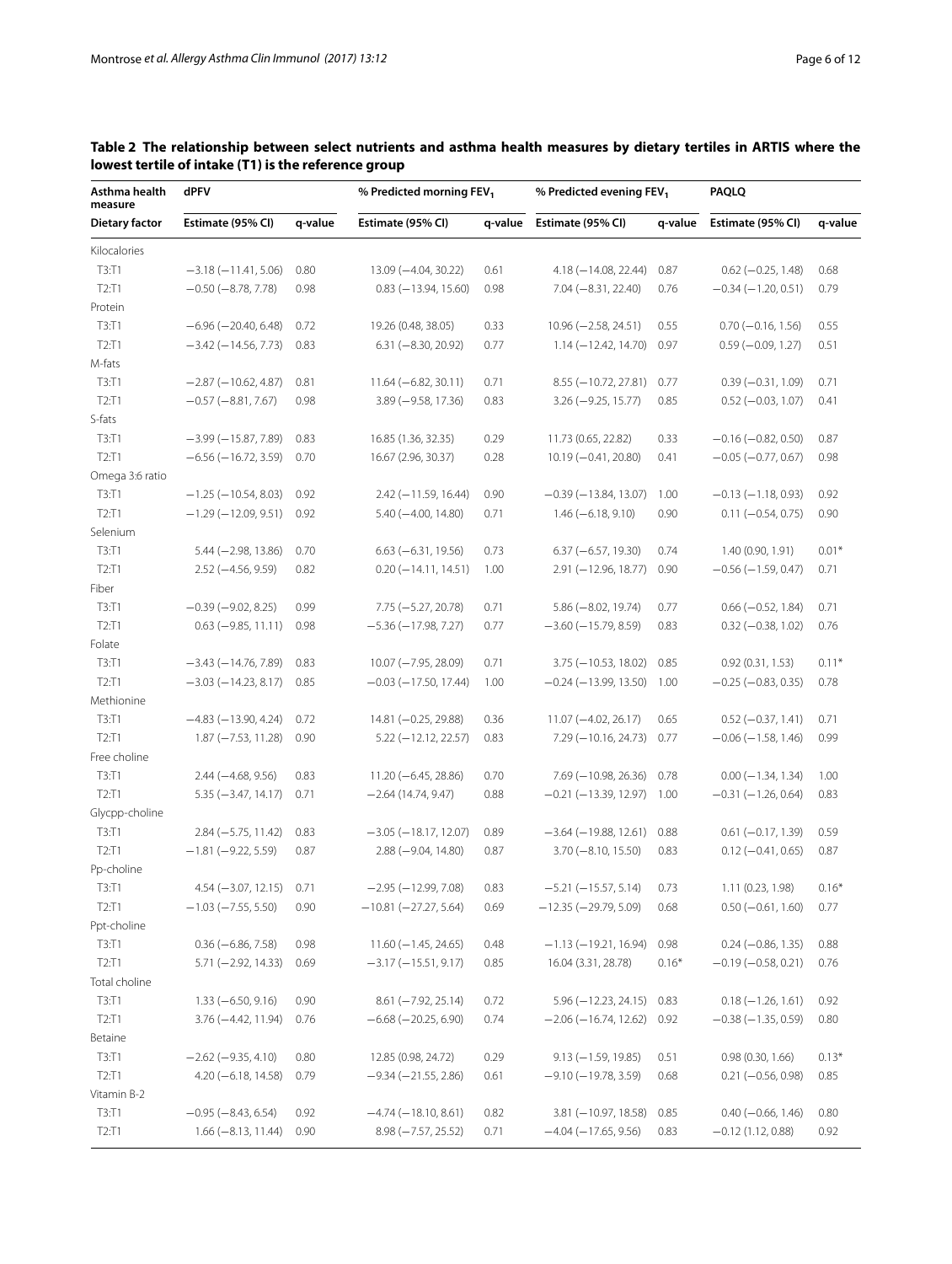| Asthma health<br>dPFV<br>measure |                           |         | % Predicted morning FEV,    |         | % Predicted evening FEV <sub>1</sub> |         | <b>PAQLQ</b>              |         |
|----------------------------------|---------------------------|---------|-----------------------------|---------|--------------------------------------|---------|---------------------------|---------|
| Dietary factor                   | Estimate (95% CI)         | q-value | Estimate (95% CI)           | a-value | Estimate (95% CI)                    | a-value | Estimate (95% CI)         | q-value |
| Vitamin B-6                      |                           |         |                             |         |                                      |         |                           |         |
| T3:TT1                           | $2.53 (-5.37, 10.43)$     | 0.83    | $4.19(-10.21, 18.59)$       | 0.83    | $0.26$ ( $-13.43$ , 13.94)           | 1.00    | $0.46 (-0.21, 1.13)$      | 0.69    |
| T2: T1                           | $4.64 (-3.10, 12.38)$     | 0.71    | $-4.96$ ( $-20.50$ , 10.57) | 0.83    | $0.81 (-14.85, 16.46)$               | 0.98    | $-0.65$ ( $-1.20, 0.00$ ) | 0.36    |
| Vitamin B-12                     |                           |         |                             |         |                                      |         |                           |         |
| T3:TT                            | $-0.02$ ( $-8.26$ , 8.22) | 1.00    | $6.42 (-8.93, 21.77)$       | 0.77    | $1.70 (-11.74, 15.13)$ 0.92          |         | 0.79(0.09, 1.50)          | 0.29    |
| T2:11                            | 1.53 (-7.17, 10.23)       | 0.90    | $-2.40$ ( $-16.46$ , 11.66) | 0.90    | $-3.38(-16.85, 10.10)$               | 0.86    | $0.29(-0.53, 1.11)$       | 0.82    |

## **Table 2 continued**

*M-fats* monosaturated fats, *S-fats* saturated fats, *Glycpp-choline* glycerophosphocholine, *Pp-choline* phosphocholine, *Ppt-choline* phosphotidylcholine, *dPFV* evening to morning peak flow variability, *FEV1* forced expiratory volume in 1 s, *PAQLQ* pediatric asthma quality of life questionnaire

 $*$  g-value  $< 0.20$ 

et al. found that children with asthma compared to healthy control children had lower plasma levels of selenium and higher exhaled nitric oxide, a marker of poor lung health [[49\]](#page-10-33). However, a group of Swedish researchers found no impact of selenium intake on allergic disease in young children [[50\]](#page-10-34). The inconclusive results regarding the impact of selenium intake on allergic asthma could be attributed to the fact that while selenium does have antioxidant properties it also has the ability to upregulate some immune responses [[17](#page-10-5), [51\]](#page-10-35). In our analysis selenium status is associated with better asthma quality of life measures, however, this nutrient was not associated with LINE-1 or IFNγ methylation profiles.

Among the dietary nutrients investigated in this study only phosphatidylcholine was modestly associated with self-administered spirometry measures, specifically higher evening  $FEV<sub>1</sub>$ . Phosphatidylcholine is phospholipid and a major dietary source of choline, which is involved in one-carbon metabolism. Phospholipids can also impact T cell function in a number of ways including membrane fluidity and gene expression, which could have indirect immunomodulatory effects [[52](#page-10-36)]. Therefore, our observation of a positive association between phosphatidylcholine and  $FEV<sub>1</sub>$  in these children could be reflective of reduced lung inflammation. However, this association was not consistent across tertiles of phosphatidylcholine intake nor was there a consistent response across the different  $FEV<sub>1</sub>$  measures, evening versus morning. These concerns together with the studies that have linked phosphatidylcholine to cardiovascular disease [\[53\]](#page-10-37) and related inflammatory symptoms [\[54](#page-10-38)], suggest that the association between phosphatidylcholine intake and  $FEV<sub>1</sub>$  should be interpreted with caution.

In addition to evaluating the relationship between nutritional intake and asthma health, a potential epigenetic mechanism was examined by determining if global methylation or IFNγ promoter methylation was associated with nutritional intake. Global methylation, though

informative, is difficult to interpret in the context of respiratory health and may be even more complex in this cohort of children with asthma. Few studies have looked at buccal DNA LINE-1 global methylation in healthy children. A study of 57 healthy girls aged from 6 to 15 investigated LINE-1 global methylation in saliva samples and the average  $(SD)$  was 75.2  $(3.4)$  [\[55\]](#page-10-39). The cells collected from buccal and saliva should be similar, however the mean LINE-1 methylation in our study overall was considerably lower, which could be attributed to asthma status. It is clear from the literature that intake of methyl donors can result in measureable changes to the mammalian epigenome [\[20](#page-10-8)]. Our study shows that dietary intake of folate, free choline, and total choline is positively associated with LINE-1 methylation. By convention, an increase in global methylation is thought to be protective, while a shift toward genome-wide hypomethylation is often associated with a poor health outcome or disease [[56](#page-10-40), [57](#page-10-41)]. Nevertheless, our data suggested that global methylation was positively associated with dPFV, an indicator of airway hyper-reactivity. This finding could be a characteristic of the study population, which had relatively low average global methylation. Further, DNA methylation is dynamic and global methylation is a reflection of the epigenetic changes occurring at many gene locations.

Our study specifically focused on IFNγ as a candidate gene, hypothesizing that this gene would lie in the mechanistic pathway linking dietary intake to asthma health outcomes in children. Previous studies have established that IFNγ CpG-54 and -186 (-53 and -190 are the corresponding murine CpGs) are relevant to allergic outcomes in animal models [\[58](#page-10-42), [59](#page-10-43)] and humans [[60](#page-10-44)[–62](#page-11-0)]. In the mouse, Jones et al. showed that these CpGs are functionally relevant (i.e., methylation status affects transcription of the IFNγ gene) and that de novo methylation of these sites plays a key role in Th2 polarization at least within the CD4+ T cells  $[63]$  $[63]$  $[63]$ . In an human asthma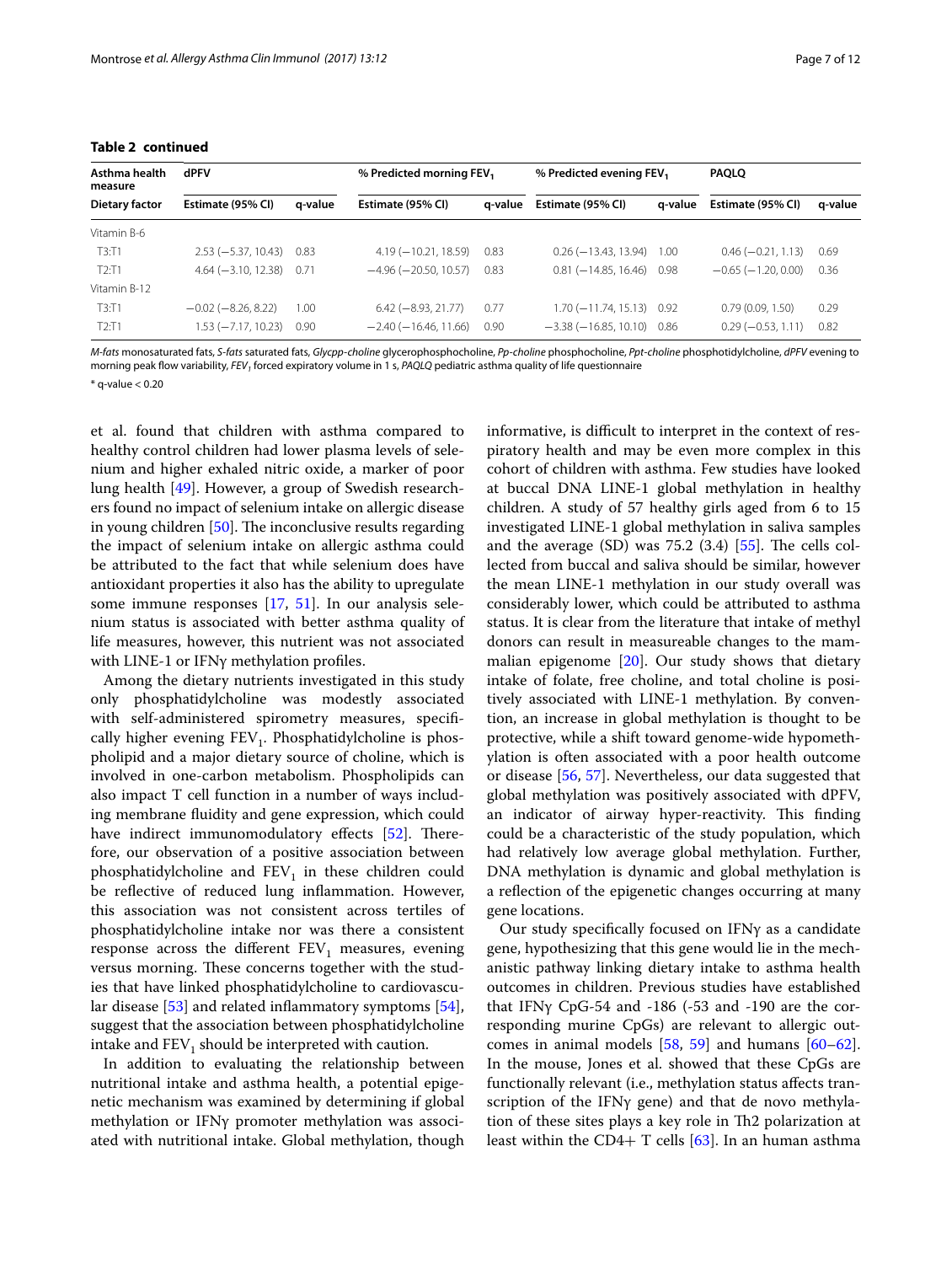| <b>Epigenetic measure</b> | IFNγ CpG-54               |         | IFNγ CpG-186                  |         | LINE-1                    |         |  |
|---------------------------|---------------------------|---------|-------------------------------|---------|---------------------------|---------|--|
| <b>Dietary factor</b>     | Estimate (95% CI)         | q-value | Estimate (95% CI)             | q-value | Estimate (95% CI)         | q-value |  |
| Kilocalories              |                           |         |                               |         |                           |         |  |
| T3:T1                     | $0.46 (-2.46, 3.38)$      | 0.90    | $-0.11 (-4.35, 4.13)$         | 1.00    | 3.20 (0.82, 5.58)         | $0.16*$ |  |
| T2:T1                     | $-0.40$ ( $-2.87$ , 2.07) | 0.90    | $-4.56(-7.44,-1.69)$          | $0.09*$ | $0.00 (-2.45, 2.46)$      | 1.00    |  |
| Protein                   |                           |         |                               |         |                           |         |  |
| T3:T1                     | $2.60 (-0.90, 6.10)$      | 0.65    | $-0.04 (-3.41, 3.32)$         | 1.00    | $1.62 (-0.79, 4.03)$      | 0.69    |  |
| T2: T1                    | $2.17 (-0.46, 4.80)$      | 0.55    | $2.02 (-1.24, 5.27)$          | 0.71    | 2.67 (0.62, 4.71)         | $0.16*$ |  |
| M-fats                    |                           |         |                               |         |                           |         |  |
| T3:T1                     | $-1.10 (-3.70, 1.51)$     | 0.77    | $4.77 (-0.04, 9.57)$          | 0.36    | $1.14 (-1.23, 3.51)$      | 0.76    |  |
| T2:T1                     | $-2.42(-4.74, -0.11)$     | 0.33    | 6.86(3.11, 10.62)             | $0.02*$ | $1.12 (-1.00, 3.24)$      | 0.72    |  |
| S-fats                    |                           |         |                               |         |                           |         |  |
| T3:T1                     | $-0.75(-3.11, 1.61)$      | 0.83    | $5.11 (-1.08, 11.31)$         | 0.55    | $1.52(-1.09, 4.13)$       | 0.71    |  |
| T2: T1                    | $1.02 (-1.91, 3.96)$      | 0.82    | $3.00 (-2.48, 8.48)$          | 0.71    | $1.26 (-1.45, 3.97)$      | 0.76    |  |
| Omega 3:6 ratio           |                           |         |                               |         |                           |         |  |
| T3:T1                     | $1.44 (-1.23, 4.10)$      | 0.71    | $2.29(-1.85, 6.44)$           | 0.71    | $-0.09$ ( $-2.70$ , 2.52) | 0.99    |  |
| T2:T1                     | 3.72 (0.44, 7.01)         | 0.29    | $0.24 (-4.72, 5.20)$          | 0.98    | $0.96 (-1.03, 2.95)$      | 0.74    |  |
| Selenium                  |                           |         |                               |         |                           |         |  |
| T3:T1                     | $0.34 (-2.45, 3.13)$      | 0.92    | $-1.40$ ( $-5.17$ , 2.38)     | 0.81    | $2.32 (-0.15, 4.79)$      | 0.45    |  |
| T2:T1                     | $1.40 (-0.60, 3.40)$      | 0.68    | $-2.38(-5.01, 0.24)$          | 0.45    | $-0.18$ ( $-2.69$ , 2.33) | 0.98    |  |
| Fiber                     |                           |         |                               |         |                           |         |  |
| T3:T1                     | $0.53 (-2.31, 3.37)$      | 0.90    | $-4.67$ ( $-9.09$ , $-0.24$ ) | 0.33    | $1.89(-1.02, 4.80)$       | 0.69    |  |
| T2:T1                     | $0.19 (-2.29, 2.68)$      | 0.98    | $-2.52(-6.54, 1.49)$          | 0.71    | $-0.27$ ( $-2.70$ , 2.16) | 0.94    |  |
| Folate                    |                           |         |                               |         |                           |         |  |
| T3:T1                     | 2.93 (0.06, 5.80)         | 0.36    | $2.46 (-2.25, 7.17)$          | 0.72    | 4.29 (2.25, 6.34)         | $0.01*$ |  |
| T2: T1                    | $1.95 (-0.03, 3.93)$      | 0.36    | $-4.05(-6.18,-1.91)$          | $0.02*$ | $0.46 (-1.24, 2.16)$      | 0.85    |  |
| Methionine                |                           |         |                               |         |                           |         |  |
| T3:T1                     | $0.63$ ( $-2.42$ , 3.68)  | 0.89    | $-2.70(-6.86, 1.45)$          | 0.69    | $1.12 (-1.78, 4.03)$      | 0.80    |  |
| T2: T1                    | $0.43 (-2.25, 3.11)$      | 0.90    | $-1.38(-5.68, 2.92)$          | 0.83    | $1.58(-1.04, 4.21)$       | 0.71    |  |
| Free choline              |                           |         |                               |         |                           |         |  |
| T3:T1                     | $1.33 (-1.08, 3.74)$      | 0.71    | $-2.61 (-5.84, 0.63)$         | 0.55    | 2.18 (0.54, 3.82)         | $0.16*$ |  |
| T2: T1                    | $1.29(-1.03, 3.60)$       | 0.71    | $-3.28(-6.33, -0.24)$         | 0.29    | $0.01 (-1.82, 1.85)$      | 1.00    |  |
| Glycpp-choline            |                           |         |                               |         |                           |         |  |
| T3:T1                     | $0.44 (-2.23, 3.12)$      | 0.90    | $-2.81 (-5.95, 0.33)$         | 0.48    | $0.66$ ( $-1.48$ , 2.80)  | 0.83    |  |
| T2: T1                    | $1.68 (-0.54, 3.89)$      | 0.65    | $-0.31 (-3.84, 3.22)$         | 0.97    | $0.24 (-1.74, 2.21)$      | 0.92    |  |
| Pp-choline                |                           |         |                               |         |                           |         |  |
| T3:T1                     | $0.50 (-2.65, 3.65)$      | 0.90    | $-1.77 (-5.27, 1.73)$         | 0.73    | $0.41 (-1.43, 2.25)$      | 0.88    |  |
| T2: T1                    | $1.47 (-0.52, 3.46)$      | 0.65    | $-1.54 (-5.83, 2.75)$         | 0.82    | $-2.08 (-4.41, 0.24)$     | 0.48    |  |
| Ppt-choline               |                           |         |                               |         |                           |         |  |
| T3:T1                     | $1.49(-1.08, 4.06)$       | 0.71    | $-2.33(-6.06, 1.39)$          | 0.71    | $0.64 (-1.66, 2.94)$      | 0.84    |  |
| T2:T1                     | $-0.78 (-3.40, 1.84)$     | 0.83    | $-1.55(-6.86, 3.76)$          | 0.83    | $-1.66(-4.03, 0.71)$      | 0.68    |  |
| Total choline             |                           |         |                               |         |                           |         |  |
| T3:T1                     | $1.29(-1.06, 3.64)$       | 0.71    | $-3.47(-6.68, -0.26)$         | 0.29    | 2.60 (0.60, 4.60)         | $0.16*$ |  |
| T2:T1                     | $0.85 (-1.41, 3.11)$      | 0.80    | $-3.58(-6.59, -0.58)$         | 0.28    | $0.42 (-1.88, 2.73)$      | 0.90    |  |
| Betaine                   |                           |         |                               |         |                           |         |  |
| T3:T1                     | $-0.00$ ( $-2.50$ , 2.49) | 1.00    | $-4.34(-7.25, -1.42)$         | $0.12*$ | $1.18 (-1.25, 3.62)$      | 0.74    |  |
| T2:T1                     | $1.52 (-1.21, 4.26)$      | 0.71    | $1.28 (-4.28, 1.73)$          | 0.77    | $1.65 (-0.61, 3.91)$      | 0.65    |  |
| Vitamin B-2               |                           |         |                               |         |                           |         |  |
| T3:T1                     | $0.62$ (-2.44, 3.68)      | 0.89    | $-4.19(-7.91,-0.48)$          | 0.29    | $2.47 (-0.37, 5.32)$      | 0.51    |  |
|                           |                           |         |                               |         |                           |         |  |

# <span id="page-7-0"></span>**Table 3 The relationship between select nutrients and DNA methylation markers by dietary tertiles in ARTIS, where the lowest tertile of intake (T1) is the reference group**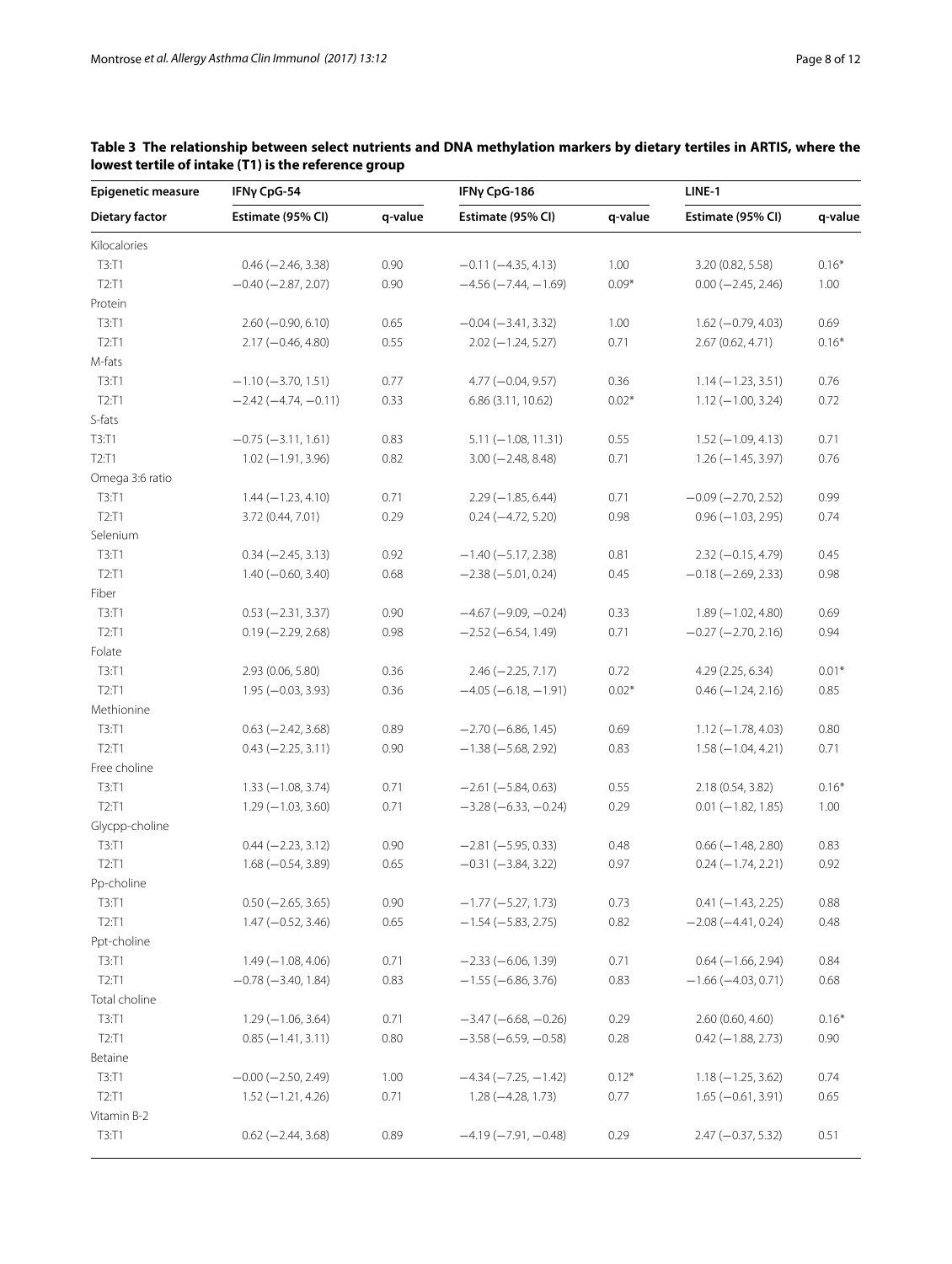| <b>Epigenetic measure</b> | IFNy CpG-54              |         | IFNy CpG-186           |         | LINE-1               |         |  |
|---------------------------|--------------------------|---------|------------------------|---------|----------------------|---------|--|
| Dietary factor            | Estimate (95% CI)        | q-value | Estimate (95% CI)      | q-value | Estimate (95% CI)    | q-value |  |
| T2: T1                    | 1.41 (-0.74, 3.56)       | 0.69    | $-4.03(-7.86, -0.20)$  | 0.33    | $0.23 (-2.48, 2.94)$ | 0.97    |  |
| Vitamin B-6               |                          |         |                        |         |                      |         |  |
| T3: T1                    | $2.05(-1.04, 5.14)$      | 0.69    | $-6.63(-11.13,-2.14)$  | $0.12*$ | $1.44 (-1.65, 4.52)$ | 0.76    |  |
| T2: T1                    | $0.66$ ( $-1.80$ , 3.12) | 0.85    | $-6.57(-10.65, -2.48)$ | $0.09*$ | $0.13 (-2.39, 2.65)$ | 0.98    |  |
| Vitamin B-12              |                          |         |                        |         |                      |         |  |
| T3:TT1                    | $1.12 (-2.31, 4.55)$     | 0.83    | $-2.31 (-7.00, 2.39)$  | 0.74    | $0.59(-2.43, 3.60)$  | 0.90    |  |
| T2:TT1                    | $2.21 (-0.48, 4.91)$     | 0.55    | $1.84 (-2.37, 6.05)$   | 0.77    | $0.87 (-2.09, 3.82)$ | 0.83    |  |

## **Table 3 continued**

*M-fats* monosaturated fats, *S-fats* saturated fats, *Glycpp-choline* glycerophosphocholine, *Pp-choline* phosphocholine, *Ppt-choline* phosphotidylcholine, *IFNγ* interferon gamma

 $*$  g-value  $<$ 0.20

<span id="page-8-0"></span>**Table 4 The relationship between epigenetic measurements and asthma health outcomes in ARTIS**

| <b>Epigenetic marker</b> | dPFV                |         | % Predicted evening FEV,<br>% Predicted morning FEV,                                            |  | <b>PAQLQ</b>                 |                      |         |
|--------------------------|---------------------|---------|-------------------------------------------------------------------------------------------------|--|------------------------------|----------------------|---------|
|                          |                     |         | Estimate (95% CI) q-value Estimate (95% CI) q-value Estimate (95% CI) q-value Estimate (95% CI) |  |                              |                      | a-value |
| LINE-1                   | 1.24(0.31, 2.16)    | $0.16*$ | $-0.89(-3.18, 1.41)$ 0.80                                                                       |  | $-1.19(-3.41, 1.03)$ 0.72    | $0.04 (-0.11, 0.20)$ | 0.84    |
| IFNy CpG-186             | 0.58(0.06, 1.09)    | 0.29    | $-0.53(-1.79.0.72)$ 0.77                                                                        |  | $-0.57(-1.62, 0.48)$ 0.72    | 0.03(0.00, 0.07)     | 0.44    |
| IFNy CpG-54              | $0.22(-0.74, 1.19)$ | 0.87    | $-0.57(-1.92, 0.77)$ 0.77                                                                       |  | $-0.84$ $(-2.10, 0.42)$ 0.69 | $0.02 (-0.07, 0.11)$ | 0.85    |

*dPFV* evening to morning peak flow variability, *FEV1* forced expiratory volume in 1 s, *PAQLQ* pediatric asthma quality of life questionnaire, *IFNγ* interferon gamma  $*$  g-value <0.20

cohort, Lovinsky-Desir et al. showed that there are differential methylation profiles for these CpGs relative to age, sex and tissue type [\[64](#page-11-2)]. For example, when methylation profiles of buccal cells and CD4+ lymphocytes isolated from whole blood were compared, IFNγ CpG-186 was correlated for males but not females. Further, methylation values for IFNγ CpG-54 and -186 were correlated for children and adults in CD4+ lymphocytes but only for adults in buccal cells. White et al. investigated IFNγ promoter methylation profiles by in vitro polyclonal expansion of CD4+ and CD8+ T cells sorted from peripheral blood mononuclear cells [\[62\]](#page-11-0). When samples collected from adolescent children were stratified by atopic status, the authors found that, for CD8+ T cells under Th1 polarizing conditions, IFNγ CpG sites -54 and -186 were less methylated in the non-atopic children.

When evaluating the impact of diet on IFNγ promoter methylation, we found that only IFNγ CpG-186 methylation patterns were affected by selected nutrients. We observed that intake of kilocalories and three methyl donating nutrients was associated with less IFNγ CpG-186 methylation, while children who had higher intake of monosaturated fats had more IFNγ CpG-186 methylation. Based on the functional data available for this CpG site, which we note does not come from buccal cells, we speculate that a negative association between a dietary nutrient and methylation at this site could impact the Th1/Th2 balance by increasing the expression of IFNγ. Overall nutrient intake has previously been linked to IFNγ production [[65\]](#page-11-3). However, overnutrition is not likely a preferable or effective asthma intervention especially due to the potential links between obesity, inflammation, and asthma. Monosaturated fat was the only nutrient we found to be positively associated with IFNγ-186 methylation. In a study of approximately 1200 adolescent children conducted in Taiwan, intake of monosaturated fats was inversely associated with risk of asthma [[66\]](#page-11-4). By contrast, a study of nearly 4000 adult European participants found that intake of monosaturated fats was positively associated with allergic sensitization [[67](#page-11-5)].

IFNγ CpG promoter methylation at site -54 and -186 was not associated with respiratory health measures or PAQLQ. This suggests that the positive relationship revealed between PAQLQ composite score and intake of selenium, folate, phosphocholine, and betaine may not be working directly through epigenetic modification of these specific sites as we had hypothesized.

## **Limitations and cautions**

We evaluated several dietary macro- and micronutrients in this study, but these factors likely include only a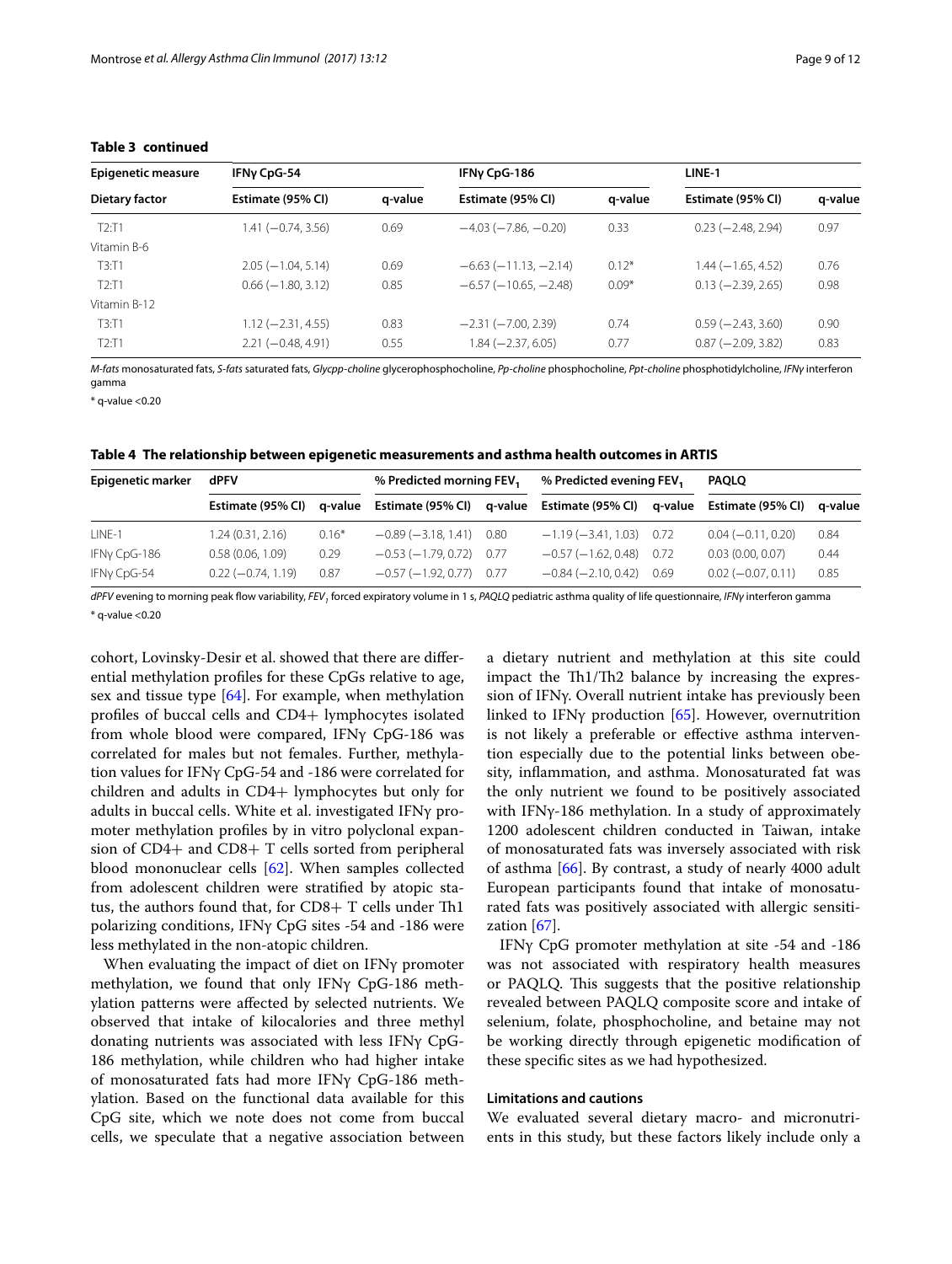portion of the exogenous factors that could influence DNA methylation in this population. While FFQs are an accepted and validated method for acquiring personal dietary information, we note that the portion sizes and specific foodstuffs were self-reported by the participants with assistance and input from parents. Though it is widely accepted, BMI may actually be a poor indicator for obesity in children and adolescents who have large, lean body mass from physical activity, high muscularity, or frame size. By focusing on select candidate DNA methylation markers, we recognize that numerous inflammatory pathways involving diet and asthma may not have been captured. We also are limited in our interpretation of the DNA methylation data because we did not measure IFNγ expression or protein levels in these samples. For example, we found some dietary factors to be negatively associated with DNA methylation, which could be informative for asthma intervention strategies, but such interpretations require further assessment as methylation changes do not necessarily translate to functional changes in the target tissue. Finally, although we accounted for false discoveries, we recognize that several statistical tests were performed and would expect some significant results due to chance alone. Thus these observations should be considered exploratory and requiring of further study in other populations.

## **Conclusions**

Within this cohort of childhood asthmatics, we sought to identify dietary nutrients that may be beneficial for respiratory health. In addition we measured LINE-1 and IFNγ (CpG-54 and -186) methylation levels to identify pathways whereby diet influences the health among children with asthma. In this study, selenium and several nutrients involved in the one-carbon metabolism pathway were associated with improved asthma quality of life measures. Furthermore, these data showed that some dietary constituents were associated with both global and gene specific methylation in children with asthma. The two IFNγ CpG sites that were investigated appear to be uniquely affected by intake of micro- and macronutrients.

## **Additional file**

<span id="page-9-3"></span>**[Additional file 1: Table S1.](http://dx.doi.org/10.1186/s13223-017-0187-8)** Primers and amplification conditions for PCR and pyrosequencing experiments. **Figure S1.** Description of ARTIS sub-study design.

#### **Abbreviations**

ARTIS: asthma randomized trial of indoor wood smoke; BMI: body mass index; CDC: U.S. Centers for Disease Control and Prevention; CI: confidence interval; CpG: regions of DNA where a cytosine nucleotide is followed by a guanine nucleotide; DNA: deoxyribonucleic acid; dPFV: diurnal peak flow variability; FEV<sub>1</sub>: forced expiratory volume in the first second; FFQ: food frequency questionnaires; FOXp3: transcription factor forkhead box p3; GEE: generalized estimating equations; glycpp-choline: glycerophosphocholine; IFNγ: interferon gamma; LINE-1: long interspersed nuclear elements; M-fats: monosaturated fats; NO<sub>2</sub>: nitrogen dioxide; PAQLQ: pediatric asthma quality of life questionnaire; PCR: polymerase chain reaction; PEF: peak expiratory flow; PM: particulate matter;  $PM_{2.5}$ : fine PM or particles less than 2.5 micrometers in aerodynamic diameter; Pp-choline: phosphocholine; Ppt-choline: phosphotidylcholine; Runx3: runt-related transcription factor 3; S-fats: saturated fats; SD: standard deviation; Tregs: regulatory T cells; Th1: type 1 T helper; Th2: type 2 T helper; USEPA: U.S. Environmental Protection Agency.

#### **Authors' contributions**

LM aided in the design of the study, acquisition and analysis of data, and with drafting the manuscript. TW aided in the design of the study and with drafting the manuscript. ES contributed to the data analysis strategy and interpretation as well as with drafting the manuscript. YHC provided support for epigenetic assays and with manuscript revisions. BB aided in the design, collection, and analysis of diet related data as well as manuscript revisions. CN aided in the design of the study, data analysis strategy and interpretation, and with drafting the manuscript. All authors read and approved the final manuscript.

#### **Author details**

<sup>1</sup> School of Public Health, University of Michigan, 1420 Washington Heights, Ann Arbor, MI 48109, USA. <sup>2</sup> Center for Environmental Health Sciences, Uni-<br>versity of Montana, 32 Campus Drive-159 Skaggs, Missoula, MT 59812, USA. <sup>3</sup> Department of Health and Human Performance, University of Montana, 32 Campus Drive, Missoula, MT 59812, USA.

#### **Acknowledgements**

The authors would like to thank Dr. Jackie Goodrich and Virginia Kay for providing support for epigenetic assay development, Emily Weiler for field collection of data, Dr. Dana Dolinoy for mentorship and Carolyn Hester for aiding in study management and organization.

#### **Competing interests**

The authors declare that they have no competing interests.

#### **Availability of data and materials**

Please contact author for data requests.

## **Ethics approval and consent to participate**

The study was approved by the University of Montana Institutional Review Board (protocol numbers 233\_10 and 152\_11). In addition to the informed consent procedures for the parent study, children were separately assented to participate in this diet and epigenetics study and parents signed a parental permission and informed consent form.

#### **Funding**

This research was supported by the National Institute of Environmental Health Sciences (1R01ES016336–01 and 3R01ES016336–02S1). Additional support was provided by a COBRE award (P20RR017670) and the National Institute of General Medical Sciences (P20GM103474 and 1U54GM104944). LM was partially supported by an NIH NRSA T32 training program Grant (#E2007062, PI: Rita Loch-Caruso). The content is solely the responsibility of the authors and does not necessarily represent the official views of the National Institutes of Health.

Received: 8 June 2016 Accepted: 17 February 2017 Published online: 27 February 2017

#### **References**

- <span id="page-9-0"></span>Akinbami LJ, et al. Trends in asthma prevalence, health care use, and mortality in the United States, 2001–2010. NCHS Data Brief. 2012;94:1–8.
- <span id="page-9-1"></span>2. Han YY, et al. Diet and asthma: vitamins and methyl donors. Lancet Respir Med. 2013;1(10):813–22.
- <span id="page-9-2"></span>3. Thuesen BH, et al. Atopy, asthma, and lung function in relation to folate and vitamin B(12) in adults. Allergy. 2010;65(11):1446–54.
- 4. Mehta AK, et al. Choline attenuates immune inflammation and suppresses oxidative stress in patients with asthma. Immunobiology. 2010;215(7):527–34.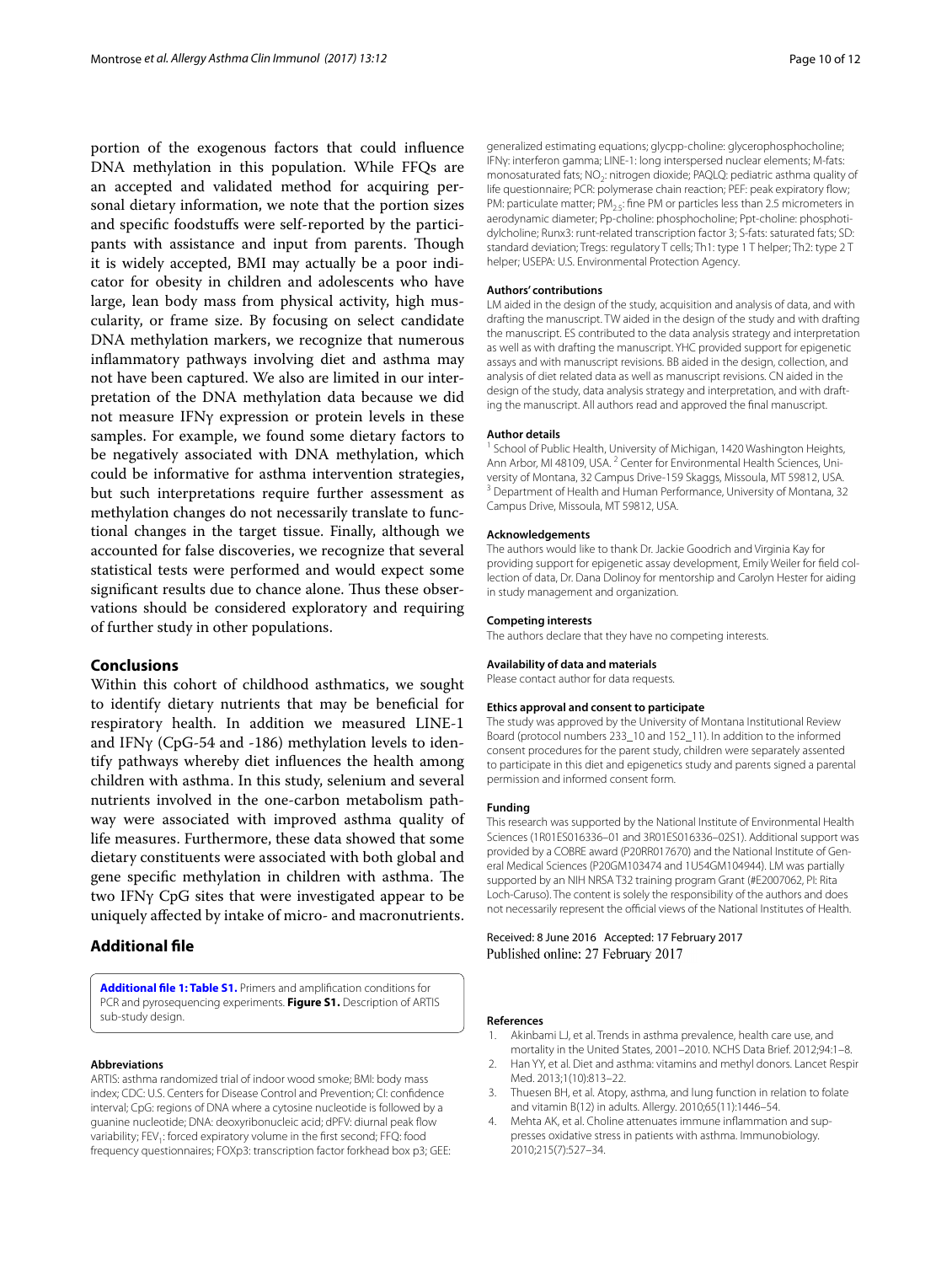- 5. Barros R, et al. Adherence to the Mediterranean diet and fresh fruit intake are associated with improved asthma control. Allergy. 2008;63(7):917–23.
- 6. Barros R, et al. Dietary intake of alpha-linolenic acid and low ratio of n-6:n-3 PUFA are associated with decreased exhaled NO and improved asthma control. Br J Nutr. 2011;106(3):441–50.
- 7. Castro-Rodriguez JA, et al. Mediterranean diet as a protective factor for wheezing in preschool children. J Pediatr. 2008;152(6):823–8.
- 8. Chatzi L, et al. Diet, wheeze, and atopy in school children in Menorca, Spain. Pediatr Allergy Immunol. 2007;18(6):480–5.
- 9. Chatzi L, et al. Mediterranean diet in pregnancy is protective for wheeze and atopy in childhood. Thorax. 2008;63(6):507–13.
- 10. de Batlle J, et al. Mediterranean diet is associated with reduced asthma and rhinitis in Mexican children. Allergy. 2008;63(10):1310–6.
- 11. Garcia-Marcos L, et al. Relationship of asthma and rhinoconjunctivitis with obesity, exercise and Mediterranean diet in Spanish schoolchildren. Thorax. 2007;62(6):503–8.
- <span id="page-10-0"></span>12. Romieu I, et al. Dietary intake, lung function and airway inflammation in Mexico City school children exposed to air pollutants. Respir Res. 2009;10:122.
- <span id="page-10-1"></span>13. Berthon BS, Wood LG. Nutrition and respiratory health-feature review. Nutrients. 2015;7(3):1618–43.
- <span id="page-10-2"></span>14. Berthon BS, et al. Investigation of the association between dietary intake, disease severity and airway inflammation in asthma. Respirology. 2013;18(3):447–54.
- <span id="page-10-3"></span>15. Cortessis VK, et al. Environmental epigenetics: prospects for studying epigenetic mediation of exposure–response relationships. Hum Genet. 2012;131(10):1565–89.
- <span id="page-10-4"></span>16. Lovinsky-Desir S, Miller RL. Epigenetics, asthma, and allergic diseases: a review of the latest advancements. Curr Allergy Asthma Rep. 2012;12(3):211–20.
- <span id="page-10-5"></span>17. Norton RL, Hoffmann PR. Selenium and asthma. Mol Aspects Med. 2012;33(1):98–106.
- <span id="page-10-6"></span>18. Bansal P, et al. Intranasal administration of a combination of choline chloride, vitamin C, and selenium attenuates the allergic effect in a mouse model of airway disease. Free Radic Biol Med. 2014;73:358–65.
- <span id="page-10-7"></span>19. North ML, Ellis AK. The role of epigenetics in the developmental origins of allergic disease. Ann Allergy Asthma Immunol. 2011;106(5):355–61.
- <span id="page-10-8"></span>20. Dolinoy DC. The agouti mouse model: an epigenetic biosensor for nutritional and environmental alterations on the fetal epigenome. Nutr Rev. 2008;66(Suppl 1):S7–11.
- <span id="page-10-9"></span>21. Hollingsworth JW, et al. In utero supplementation with methyl donors enhances allergic airway disease in mice. J Clin Invest. 2008;118(10):3462–9.
- <span id="page-10-10"></span>22. Lloyd CM, Hawrylowicz CM. Regulatory T cells in asthma. Immunity. 2009;31(3):438–49.
- <span id="page-10-11"></span>23. Nadeau K, et al. Ambient air pollution impairs regulatory T-cell function in asthma. J Allergy Clin Immunol. 2010;126(4):845–52.
- <span id="page-10-12"></span>24. Friso S, et al. One-carbon metabolism and epigenetics. Mol Aspects Med. 2016.
- <span id="page-10-13"></span>25. Calderon C, et al. T-cell cytokine profiles are altered in childhood asthma exacerbation. Respirology. 2009;14(2):264–9.
- <span id="page-10-14"></span>26. Crinnion WJ. Do environmental toxicants contribute to allergy and asthma? Altern Med Rev. 2012;17(1):6–18.
- <span id="page-10-15"></span>27. Smart JM, et al. Polyclonal and allergen-induced cytokine responses in adults with asthma: resolution of asthma is associated with normalization of IFN-gamma responses. J Allergy Clin Immunol. 2002;110(3):450–6.
- <span id="page-10-16"></span>28. Meng H, et al. In vitro production of IL-6 and IFN-gamma is influenced by dietary variables and predicts upper respiratory tract infection incidence and severity respectively in young adults. Front Immunol. 2015;6:94.
- <span id="page-10-17"></span>29. Mohammadi-Shahrokhi V, et al. Immunomodulatory effects of adjuvants CPG, MPLA, and BCG on the Derp2-induced acute asthma at early life in an animal model of BALB/c Mice. Inflammation. 2016.
- <span id="page-10-18"></span>30. Santeliz JV, et al. Amb a 1-linked CpG oligodeoxynucleotides reverse established airway hyperresponsiveness in a murine model of asthma. J Allergy Clin Immunol. 2002;109(3):455–62.
- <span id="page-10-19"></span>31. Noonan CW, Ward TJ. Asthma randomized trial of indoor wood smoke (ARTIS): rationale and methods. Contemp Clin Trials. 2012;33(5):1080–7.
- 32. Ward TJ, et al. Efficacy of interventions targeting household air pollution from residential wood stoves. J Expo Sci Environ Epidemiol. 2017;27(1):64–71.
- <span id="page-10-20"></span>33. Semmens EO, et al. Indoor particulate matter in rural, wood stove heated homes. Environ Res. 2015;138:93–100.
- <span id="page-10-21"></span>34. BMI percentile calculator for child and teen. [https://nccd.cdc.gov/](https://nccd.cdc.gov/dnpabmi/calculator.aspx) [dnpabmi/calculator.aspx](https://nccd.cdc.gov/dnpabmi/calculator.aspx). Accessed 1 Dec 2016.
- <span id="page-10-22"></span>35. Block G, et al. Revision of dietary analysis software for the health habits and history questionnaire. Am J Epidemiol. 1994;139(12):1190–6.
- 36. Block G, DiSogra C. WIC dietary assessment validation study. Final report. Alexandria: US Department of Agriculture, Food and Nutrition Service; 1995.
- 37. Block G, et al. Comparison of two dietary questionnaires validated against multiple dietary records collected during a 1-year period. J Am Diet Assoc. 1992;92:686–93.
- <span id="page-10-23"></span>38. Block G, et al. Validation of a self-administered diet history questionnaire using multiple diet records. J Clin Epidemiol. 1990;43(12):1327–35.
- <span id="page-10-24"></span>39. Juniper EF, et al. Measuring quality of life in children with asthma. Qual Life Res. 1996;5(1):35–46.
- <span id="page-10-25"></span>40. Benjamini Y, Hochberg Y. Controlling the false discovery rate—a practical and powerful approach to multiple testing. J R Stat Soc Series B-Methodol. 1995;57(1):289–300.
- <span id="page-10-26"></span>41. Lung National Heart, Institute Blood. Expert panel report 3: guidelines for the diagnosis and management of asthma. Bethesda: National Heart Lung, and Blood Institute; 2007.
- <span id="page-10-27"></span>42. Sharma S, Litonjua A. Asthma, allergy, and responses to methyl donor supplements and nutrients. J Allergy Clin Immunol. 2014;133(5):1246–54.
- <span id="page-10-28"></span>43. Blatter J, et al. Folate and asthma. Am J Respir Crit Care Med. 2013;188(1):12–7.
- <span id="page-10-29"></span>44. Crider KS, et al. Prenatal folic acid and risk of asthma in children: a systematic review and meta-analysis. Am J Clin Nutr. 2013;98(5):1272–81.
- <span id="page-10-30"></span>45. Lin JH, et al. Relationships between folate and inflammatory features of asthma. J Allergy Clin Immunol. 2013;131(3):918–20.
- <span id="page-10-31"></span>46. Matsui EC, Matsui W. Higher serum folate levels are associated with a lower risk of atopy and wheeze. J Allergy Clin Immunol. 2009;123(6):1253–9.
- 47. Farres MN, et al. Study of folate status among Egyptian asthmatics. Intern Med. 2011;50(3):205–11.
- <span id="page-10-32"></span>48. Blatter J, et al. Folate deficiency, atopy, and severe asthma exacerbations in Puerto Rican children. Ann Am Thorac Soc. 2016;13(2):223–30.
- <span id="page-10-33"></span>49. Fabian E, et al. Nutritional supplements and plasma antioxidants in childhood asthma. Wien Klin Wochenschr. 2013;125(11–12):309–15.
- <span id="page-10-34"></span>50. Rosenlund H, et al. Antioxidant intake and allergic disease in children. Clin Exp Allergy. 2012;42(10):1491–500.
- <span id="page-10-35"></span>51. Hoffmann PR. Selenium and asthma: a complex relationship. Allergy. 2008;63(7):854–6.
- <span id="page-10-36"></span>52. Pollock AH, et al. Prolonged Intake of dietary lipids alters membrane structure and T cell responses in LDLr−/− Mice. J Immunol. 2016;196(10):3993–4002.
- <span id="page-10-37"></span>53. Wang Z, et al. Gut flora metabolism of phosphatidylcholine promotes cardiovascular disease. Nature. 2011;472(7341):57–63.
- <span id="page-10-38"></span>54. de Pablo MA, Puertollano MA, Alvarez de Cienfuegos G. Biological and clinical significance of lipids as modulators of immune system functions. Clin Diagn Lab Immunol. 2002;9(5):945–50.
- <span id="page-10-39"></span>55. Wu HC, et al. Correlation of DNA methylation levels in blood and saliva DNA in young girls of the LEGACY Girls study. Epigenetics. 2014;9(7):929–33.
- <span id="page-10-40"></span>56. Rozek LS, et al. Epigenetics: relevance and implications for public health. Annu Rev Public Health. 2014;35:105–22.
- <span id="page-10-41"></span>57. Perera F, Herbstman J. Prenatal environmental exposures, epigenetics, and disease. Reprod Toxicol. 2011;31(3):363–73.
- <span id="page-10-42"></span>58. Liu J, et al. Combined inhaled diesel exhaust particles and allergen exposure alter methylation of T helper genes and IgE production in vivo. Toxicol Sci. 2008;102(1):76–81.
- <span id="page-10-43"></span>59. Brand S, et al. DNA methylation of TH1/TH2 cytokine genes affects sensitization and progress of experimental asthma. J Allergy Clin Immunol. 2012;29(6):1602–10.
- <span id="page-10-44"></span>60. Runyon RS, et al. Asthma discordance in twins is linked to epigenetic modifications of T cells. PLoS ONE. 2012;7(11):e48796.
- 61. Kohli A, et al. Secondhand smoke in combination with ambient air pollution exposure is associated with increasedx CpG methylation and decreased expression of IFN-gamma in T effector cells and Foxp3 in T regulatory cells in children. Clin Epigenetics. 2012;4(1):17.